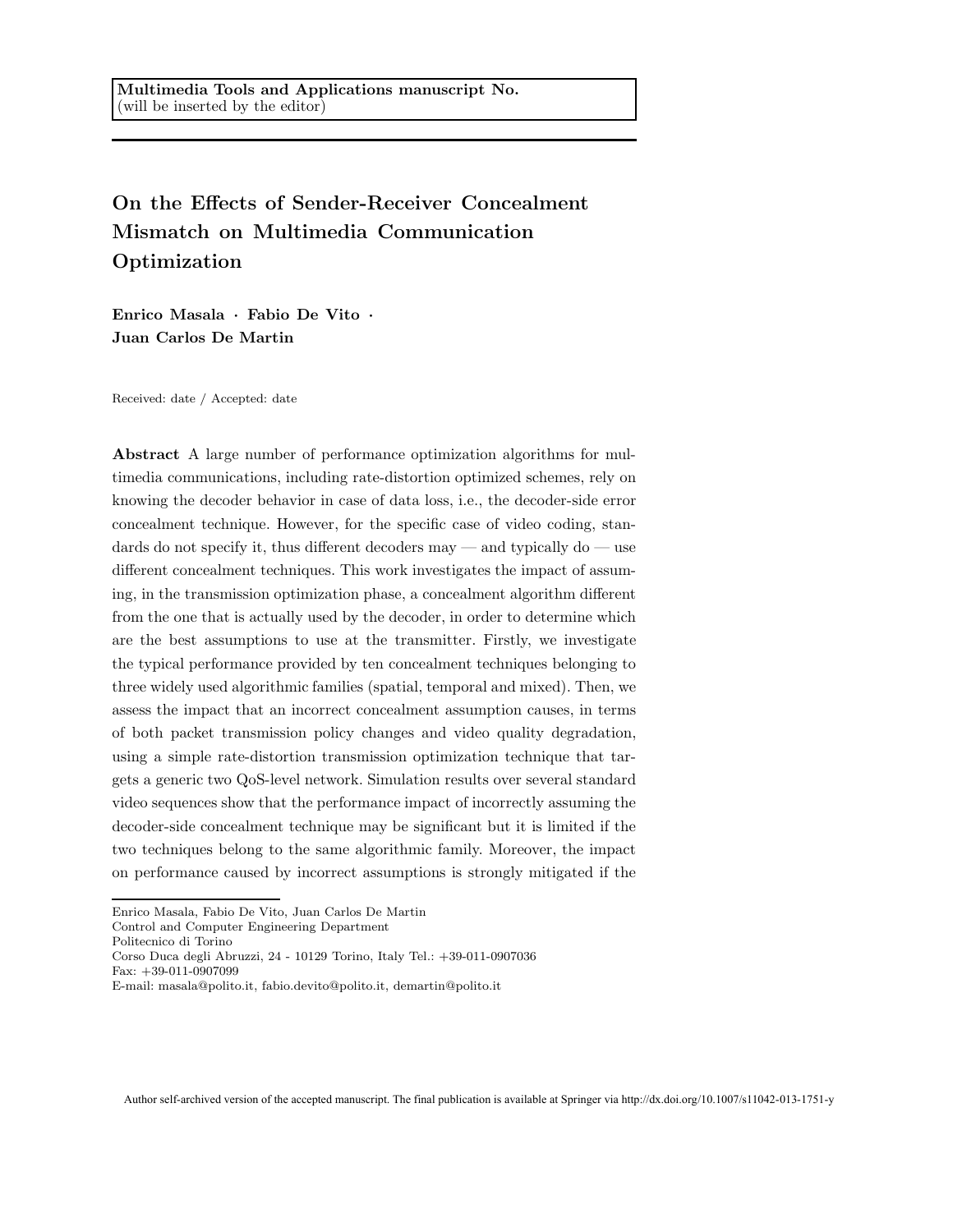decoder employs a high-performance concealment algorithm. Finally, the impact on the performance of several parameters such as the encoding pattern, the packet loss statistics (uniform and burst losses) and the amount of highpriority traffic is evaluated, showing that the conclusions can be confidently applied to actual multimedia communication scenarios.

Keywords H.264 · Concealment mismatch · Concealment assumption · Distortion estimation

#### 1 Introduction

Multimedia communications account for a consistent  $-$  and growing  $-$  share of the Internet traffic. Unlike traditional Internet applications such as file transfer, web browsing and emails, multimedia applications can tolerate a limited amount of data loss, i.e., the imperfectly received content can still be perceptually acceptable or even, in the best case, perceptually indistinguishable from the original. In case of data loss, concealment techniques are generally applied at the decoder to mask the effect of the missing data. Numerous efficient techniques have been proposed for different types of media, including video [8].

However, the intrinsic unreliability of many network technologies, including IP networks, has been motivating many researchers to investigate methods to improve the communication robustness for decades. Several approaches have been proposed to deal with the lack of network level Quality of Service (QoS) guarantees; two possible examples among many: data retransmissions and forward error correction. Since network and processing resources are usually limited, such techniques must be optimized in order not to waste resources.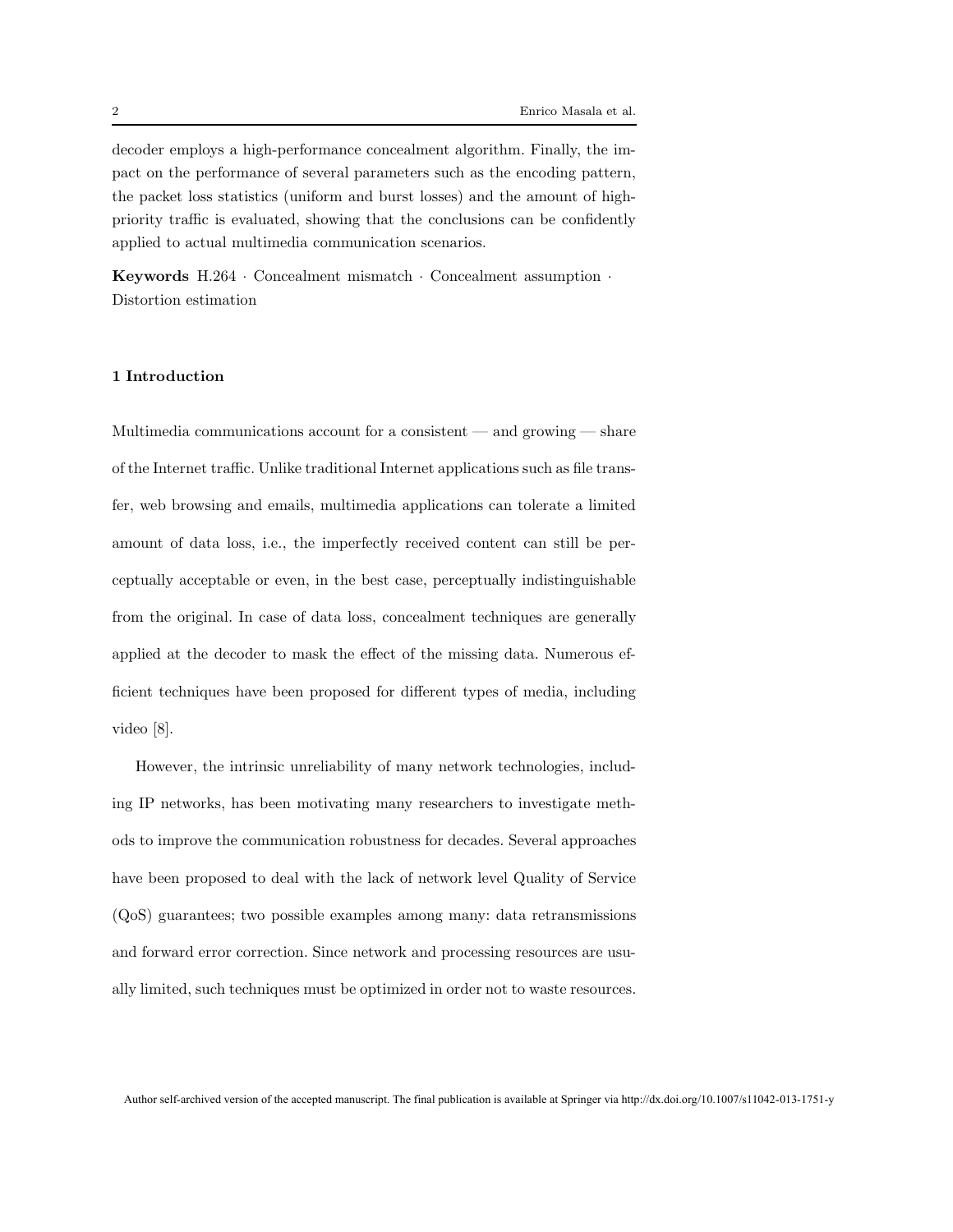In the specific case of multimedia, a popular and very effective approach has been based on assigning to each compressed data segment, e.g., a packet, a protection level which is proportional to its perceptual importance. This is the principle underlying the Unequal Error Protection (UEP) techniques [17]. The perceptual importance is usually estimated by measuring the distortion caused by the loss of a given media segment. That value can then be used to estimate the resulting expected quality perceived by the user in case of loss [18,12,3].

Unfortunately, estimating the impact of losses implies simulating the behavior of the decoder in case of missing data, which is often difficult for a number of reasons. For instance, simulating the behavior may be computationally heavy depending on the number of transmission outcome possibilities that must be considered. Moreover, for certain multimedia compression standards (as it is generally the case for video) the decoder error concealment algorithm in case of losses or errors is not normative: each designer of decoding software may autonomously decide how to deal with damaged compressed streams. Finally, the scenario may present complexities. For instance, multicasting data to many different decoders running at the same time do not allow to easily simulate the decoder behavior since, even if known, concealment algorithms may be too numerous. In this scenario the best choice would be to use an assumption, in the transmission optimization algorithm, that in general provides the best average performance.

The knowledge of the concealment technique used by the decoder is also fundamental for all multimedia communications systems that optimize the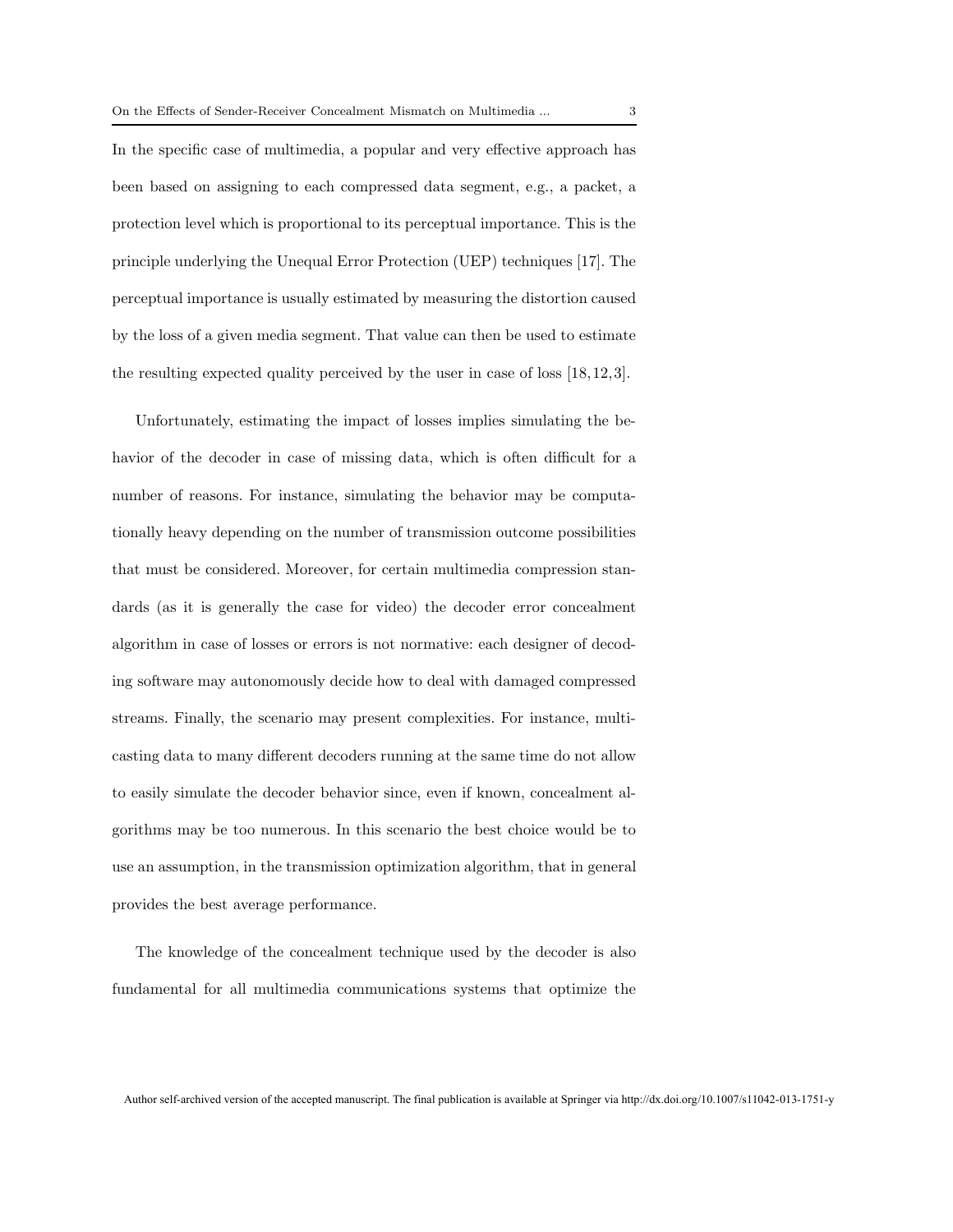performance within a rate distortion framework adapted to the case of video communication [5,13]. In such framework it is necessary to compute the expected distortion at the decoder given a certain transmission policy, which indeed requires the knowledge of the concealment technique used by the decoder. Alternatively, one could consider all lost data as well as the data dependent on them as to be concealed with a very basic technique, thus effectively computing an upper bound on the expected distortion at the decoder during the optimization phase, as done in older works [6]; this approach, although interesting, yields suboptimal results. However, nearly all the works in the scientific literature assume that the technique is known, and they act consequently while developing the optimized transmission system [24,4,18,1,12,13, 5].

Very few works, instead, have addressed the issue of investigating how the performance of the communication system is affected when the previous assumption does not hold. In this case it may happen that, during the transmission optimization phase, a concealment technique that differs from the one actually used at the decoder is assumed. In the context of studying the impact of mismatch of many parameters used by the transmitter and the decoder, the work in [7] briefly investigated the effect of using one concealment technique slightly different from the one assumed at the transmitter, showing that in the conditions of their experimental setup the performance difference can be significant, up to 1 dB Peak Signal-to-Noise Ratio (PSNR). The work in [19] briefly discussed the impact of using a decoder concealment technique different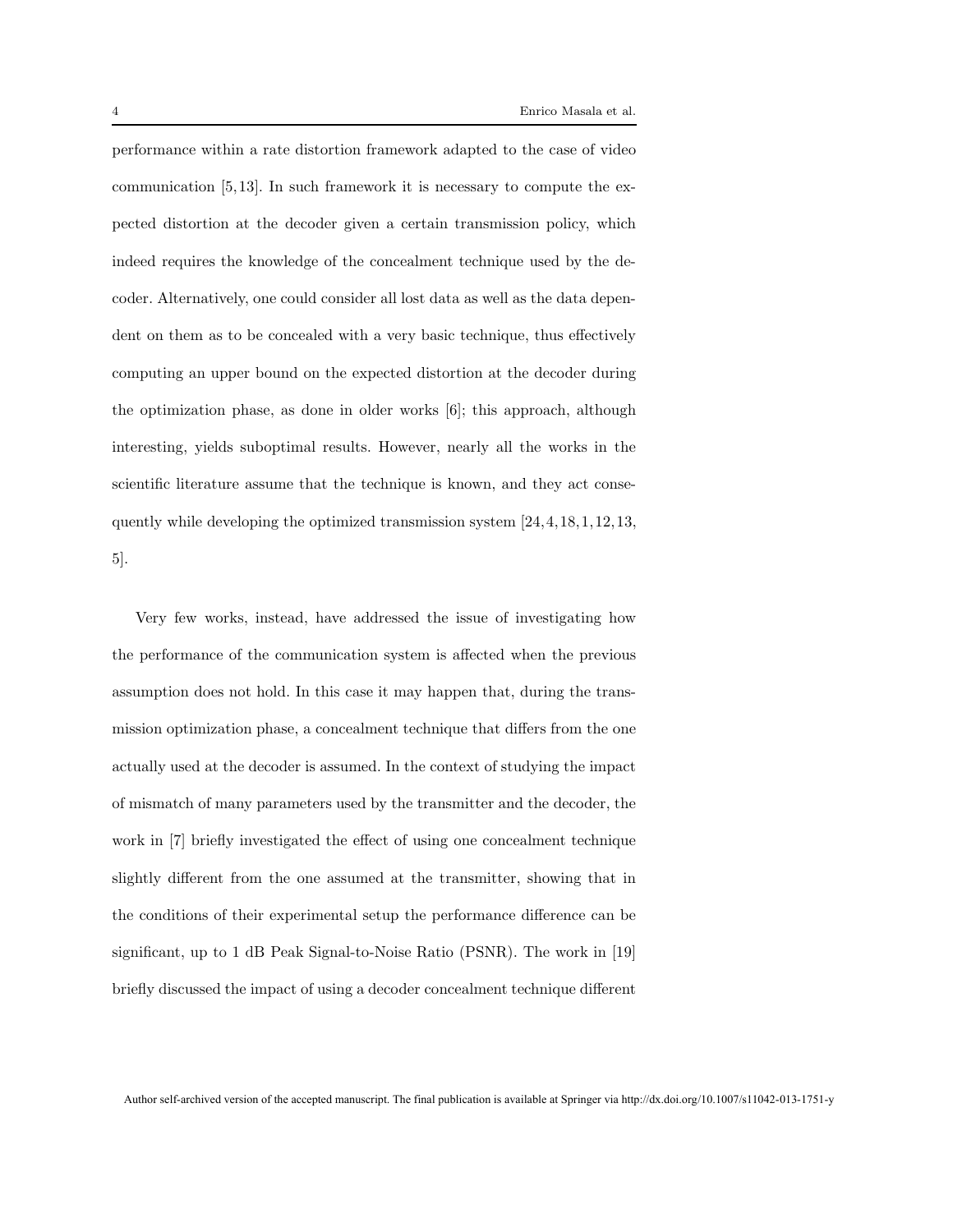from the one assumed during the optimization phase concluding that if the actual technique implemented at the decoder performs better than the one assumed by the transmission optimization algorithm the final performance is not negatively affected. However, both studies are limited to considering only one concealment technique.

More recent works analyzed the concealment issues also for recent standards such as H.264/AVC, as done in [23] for the case of packet losses or for the case of bit errors as in  $[21,10]$ . However, their analysis is limited since they do not consider the transmission optimization part, therefore the impact that a wrong assumption about the concealment technique may have on the optimization process remains unclear.

In this paper we attempt an extensive investigation of the impact of assuming, during the transmission optimization phase, a concealment algorithm different from the one that is actually used by the decoder. Ten concealment algorithms, belonging to three widespread algorithmic families (spatial, temporal and mixed), are considered. The first part of the work focuses on the absolute performance of the concealment algorithms under investigation for a set of standard video sequences. Then, the impact that incorrect concealment assumptions cause on the transmission performance is extensively assessed by investigating both the packet transmission policy variations and the perceptual performance degradation. To do so, we use a simple transmission optimization technique that targets a generic two QoS-level network. Some preliminary results presented in [9] on a non rate-distortion optimized transmission showed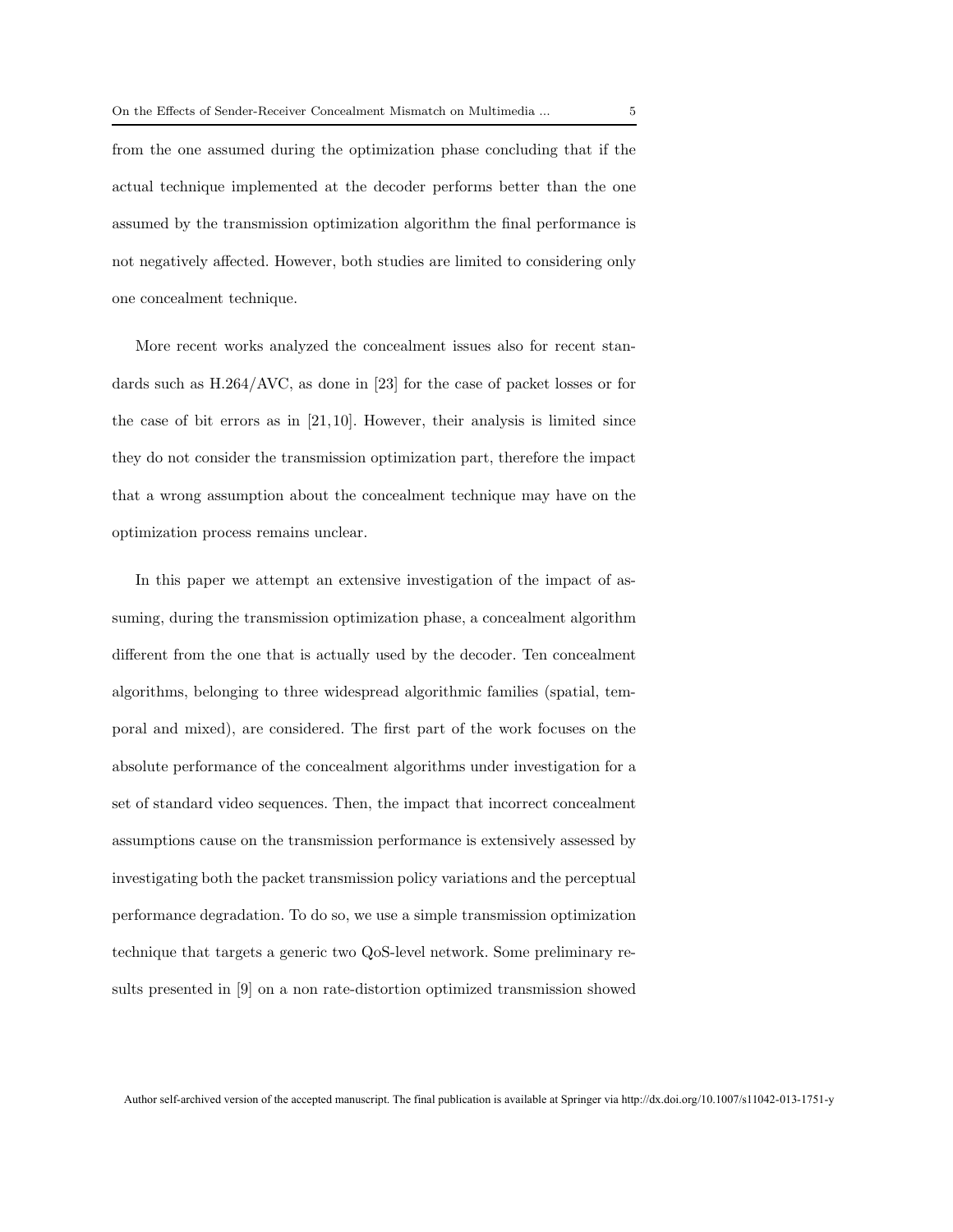the impact of incorrect concealment assumptions for low-resolution video sequences. This work focuses on much more realistic conditions by employing a rate-distortion optimized transmission system. Moreover, we thoroughly investigate the dependency of the performance on several important parameters for practical implementations, such as the packet loss rate, the amount of high priority traffic, the video encoding pattern and the packet loss statistics in terms of average burst length of packet losses. Also, higher image resolutions compared to [9] are used to investigate a more realistic setting. The results of this work could be used, for instance, to improve the planning and optimization of video communication systems before actual transmissions take place providing an indication of the most suitable assumptions to use.

The paper is organized as follows. In Section 2 we describe the concealment algorithms used in this work, their properties and their relative performance. Section 3 highlights the importance of the assumption about the concealment algorithm employed at the receiver to correctly estimate the expected distortion, and presents a rate-distortion transmission optimization framework for a two-class DiffServ network. Extensive simulation results are presented in Section 4, addressing both the pure concealment performance of each algorithm and the effect, in terms of end-to-end performance, of incorrect assumptions about the concealment algorithm during the optimization phase. The impact of several encoding and communication parameters on the performance is also assessed. Conclusions are drawn in Section 5.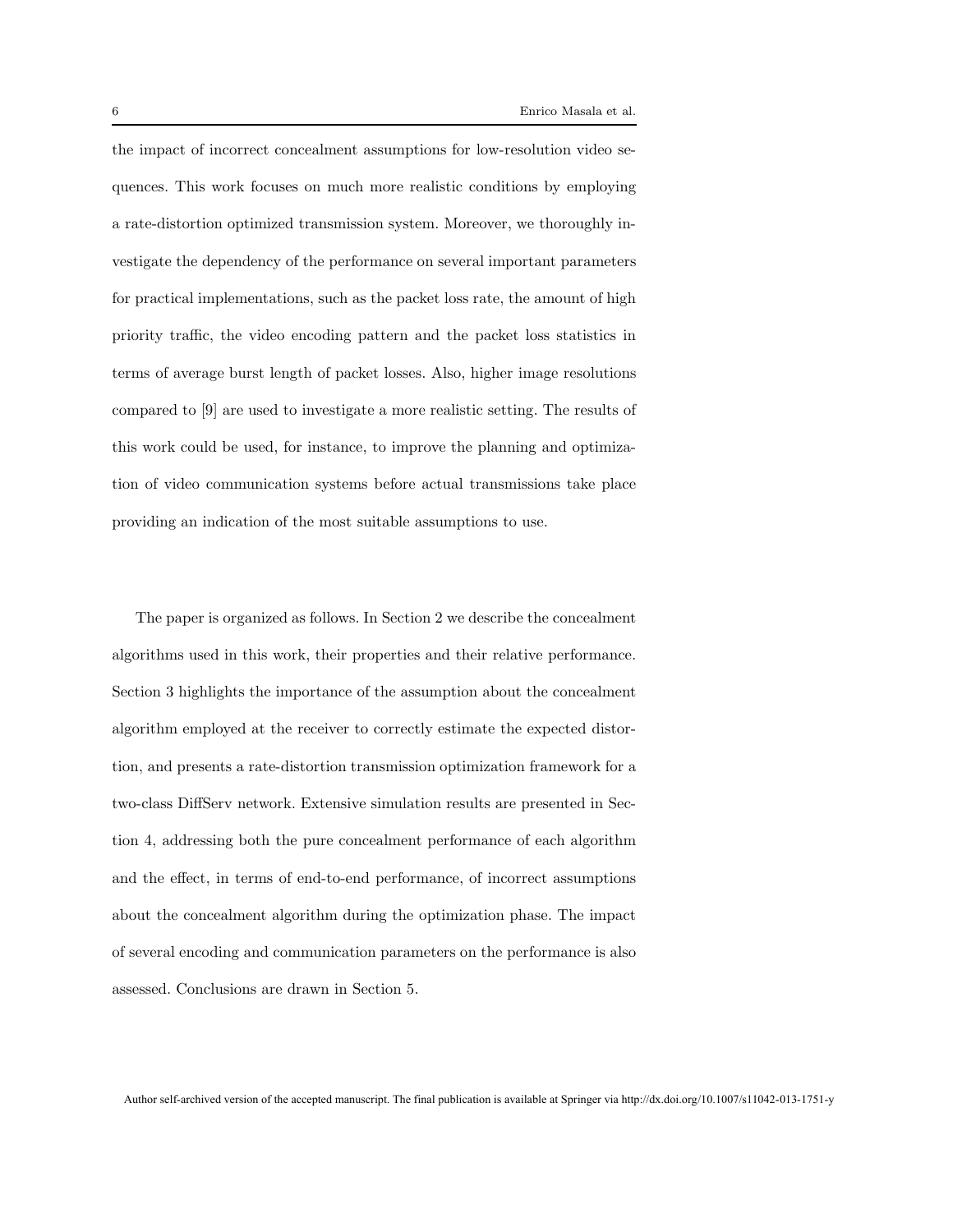#### 2 Video Concealment Techniques

#### 2.1 Overview

For video communications a large number of error concealment algorithms have been proposed, and the number is constantly growing (see, e.g., [8,16,25,]) 20,11,26,27] for a review.)

However, a considerable amount of the video concealment algorithms proposed in recent years can be grouped in three families, according to the concealment principle used to generate the data to replace the missing or corrupted macroblocks. Spatial concealment algorithms interpolate the missing information using data belonging to the same video frame, for instance using surrounding macroblocks that have already been decoded. They achieve good performance when there are highly correlated areas within the same frame. Temporal concealment algorithms rely on the data present in previously decoded frames to build an estimate of the missing areas in the current frame. Missing areas can be derived from the pixels in the same position in reference frames, or motion compensation can be applied in order to preserve the motion continuity among different frames. Mixed approaches combine spatial and temporal techniques. One of the most popular approaches uses spatial concealment on the I-frame and temporal concealment on P- and B-frames to exploit the generally higher performance of temporal concealment techniques while avoiding concealment dependencies between consecutive group of pictures (GOP).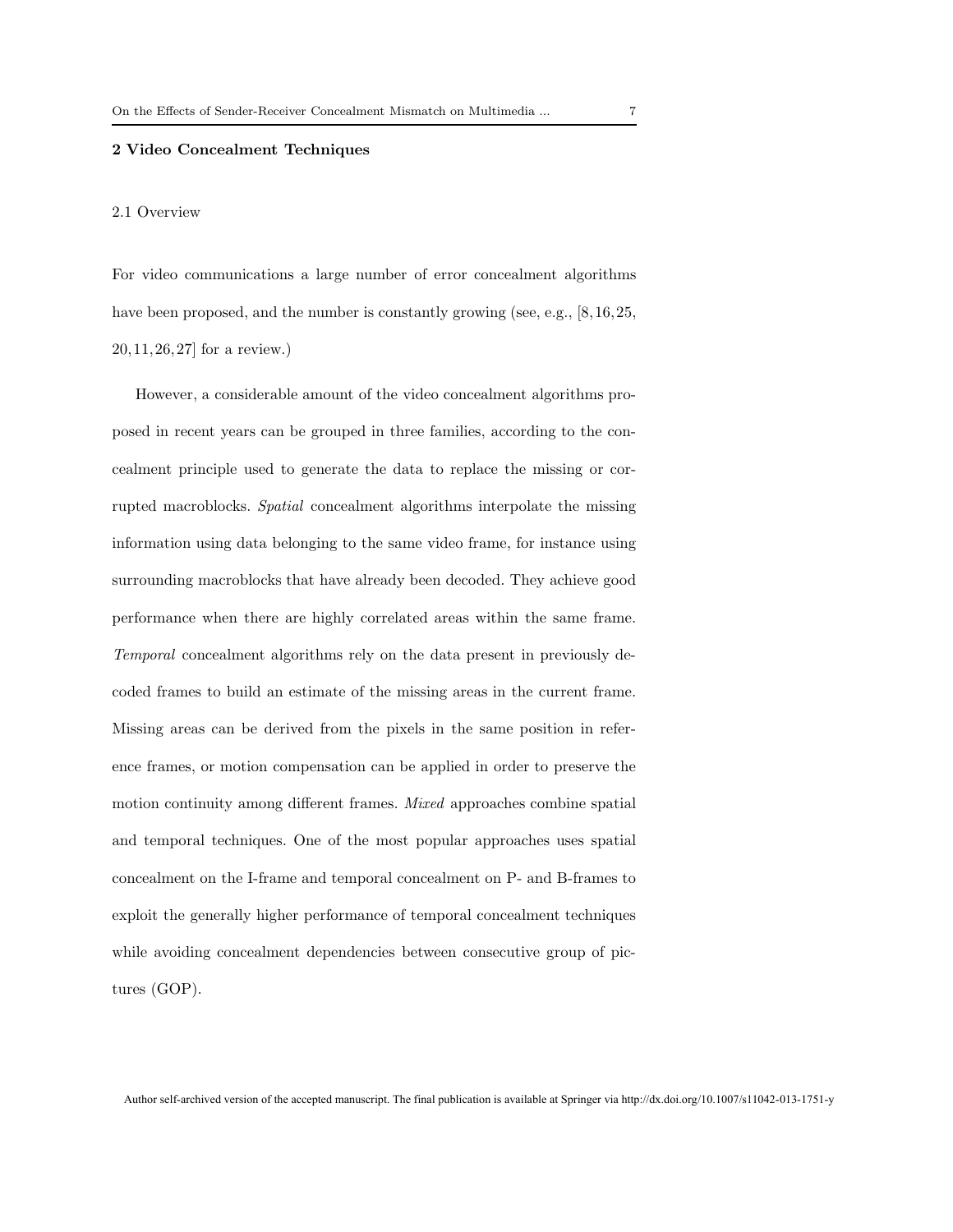

Fig. 1 Macroblocks used to estimate the value of a missing macroblock for the  $sp_4$  concealment technique.

#### 2.2 Considered Techniques

For the purpose of this work, we implemented several concealment techniques that are based on well-known concealment principles (again, see, e.g., [8]) and that we consider  $-$  as a whole  $-$  representative of a large number of implementations in actual video communication systems.

- Spatial (intra-frame) algorithms:
- $sp_1$ : each lost macroblock (MB) is replaced by the MB immediately above it; if the loss occurs on MBs of the first row, the concealment data is a  $16\times16$  zero-matrix;
- $sp_2$ : similarly to  $sp_1$ , a missing MB is replaced by the MB immediately on its left; in case the lost MB is on the first column, then a  $16\times16$  zero-matrix is used;
- $sp_3$ : for each missing MB, each  $4\times4$  block within that MB is filled with the average of the colors in the three left, upper-left and upper  $4\times4$  blocks;
- $sp_4$ : for each missing MB, the average color of the three upper-left macroblocks is used to fill it, as shown in Figure 1.

– Temporal (inter-frame) algorithms: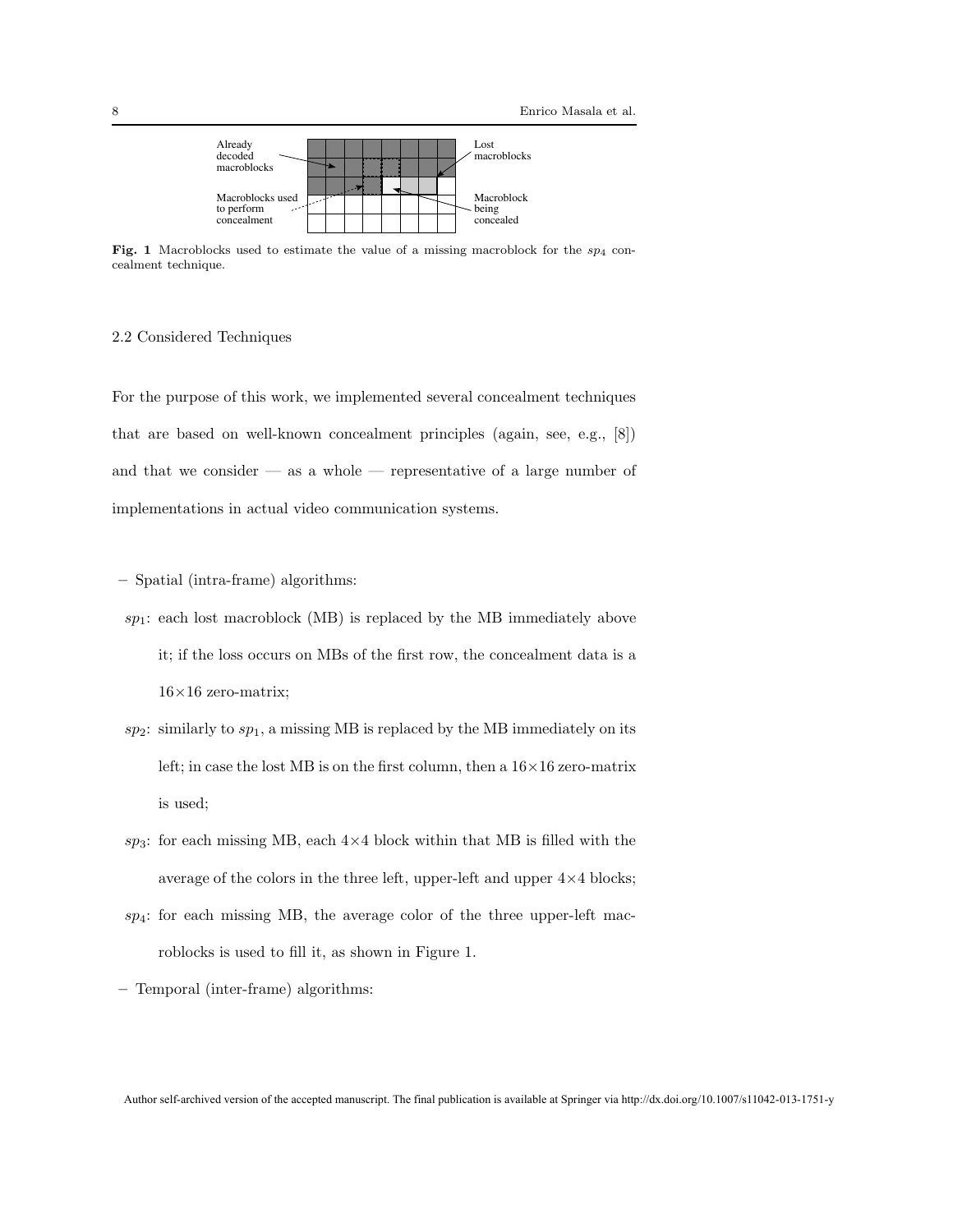## I B B P B B P B B P B B I

Fig. 2 Concealment algorithm  $te_1$ : reference frames used in case of loss for a typical GOP pattern.

# $B$   $B$   $\uparrow$   $B$   $B$   $\uparrow$   $B$   $B$   $\uparrow$   $B$   $B$   $I$

Fig. 3 Concealment algorithms  $te_2$  and  $te_3$ : reference frames used in case of loss for a typical GOP pattern.

- $te_1$ : missing MBs are replaced by the ones in the same position in the reference frame (frame copy);
- $te_2$ : for each missing MB a motion vector (MV) is estimated by averaging the MVs of the three left, upper-left and upper MBs, and then used to select a  $16\times16$  area in the reference frame that replaces the missing MB;
- $te_3$ : for each missing MB the motion vector of the same MB in the reference frame is used. In case the reference is an I-frame, the MV is set to zero. Then the MV is used to select a  $16\times16$  area in the reference frame that replaces the missing MB.
- Mixed algorithms:

 $mix_1$ : use  $sp_3$  on I-frames and  $te_1$  on remaining frames;

 $mix_2$ : use  $sp_3$  on I-frames and  $te_2$  on remaining frames;

 $mix_3$ : use  $sp_3$  on I-frames and  $te_3$  on remaining frames.

Note that when the concealment technique uses reference frames, they are defined as follows. For the case of  $te_1$ , I- and P-frames use the previous I- or Pframe in display order as reference; B-frames always refer to the immediately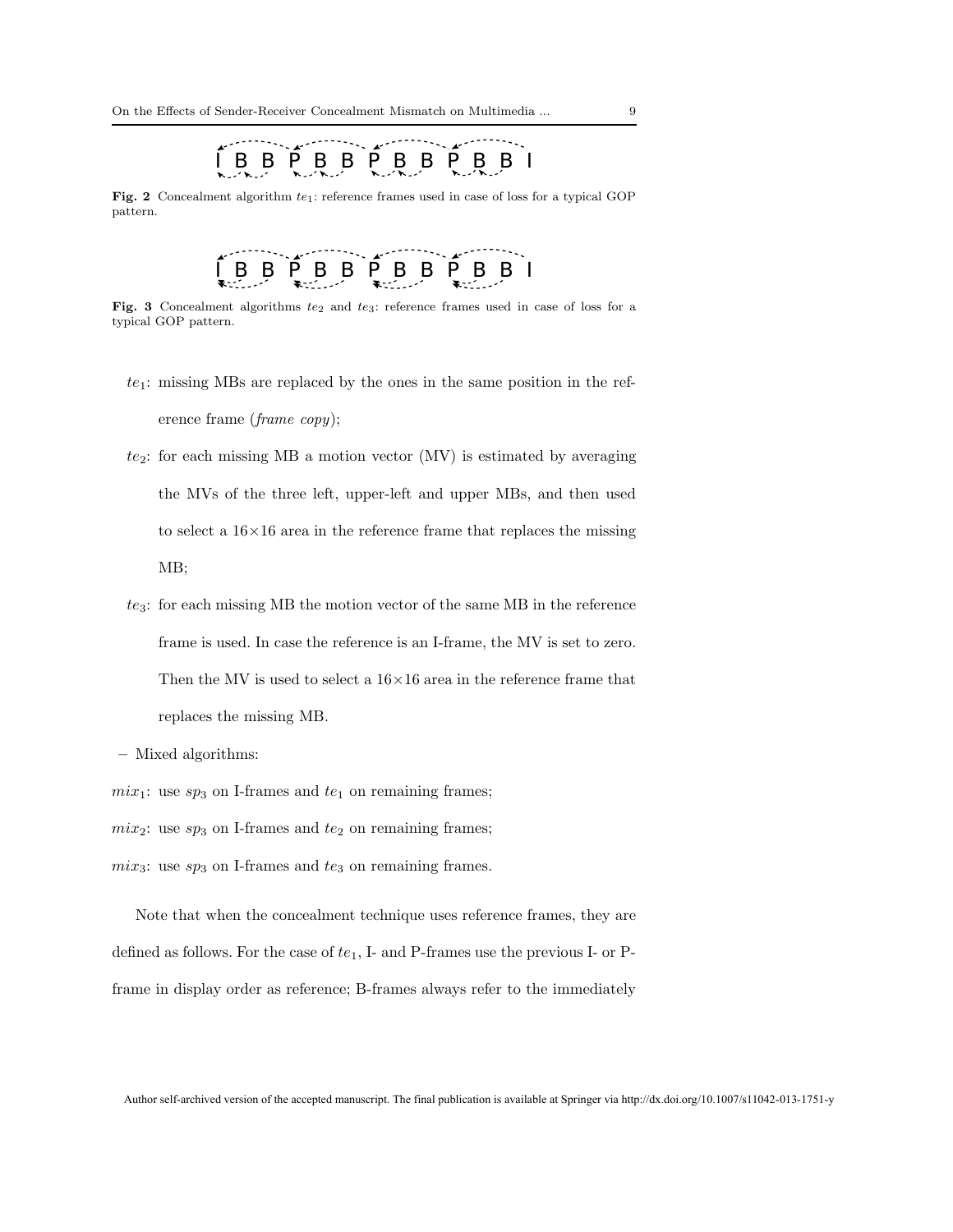preceding frame in display order, as shown in Figure 2. For the case of  $te_2$ and  $te_3$ , all frames use the most recent I- or P-frame in display order, as shown in Figure 3. Moreover, when a packet loss occurs, several MBs may need concealment. In this case note that many of the above techniques that compute data by interpolating surrounding macroblock information may use, as a starting point, values just computed by the concealment algorithm in a previous step.

#### 2.3 Performance of the Concealment Algorithms

In order to preliminary investigate the performance of the ten concealment techniques previously described, for each one of them the loss of each packet has been simulated, the resulting MSE on the affected frame computed, and then values have been averaged over all the packets which constitute the video sequence. To isolate the effect of the concealment algorithm from the distortion due to compression, first we decode the video sequence without errors, creating an error-free version of the decoded sequence, then we compute the MSE with respect to this reference in all transmission experiments.

Each CIF video sequence has been encoded using the H.264/AVC encoder [14,15] imposing a maximum packet size equal to 1000 bytes. The GOP frame pattern is IBBPBBPBBPBB, thus each GOP is composed of 12 frames. The quantization parameter has been fixed to 28 for I- and P-frames, and to 30 for B-frames, achieving a nearly constant quality at the expense of a variable bitrate over time.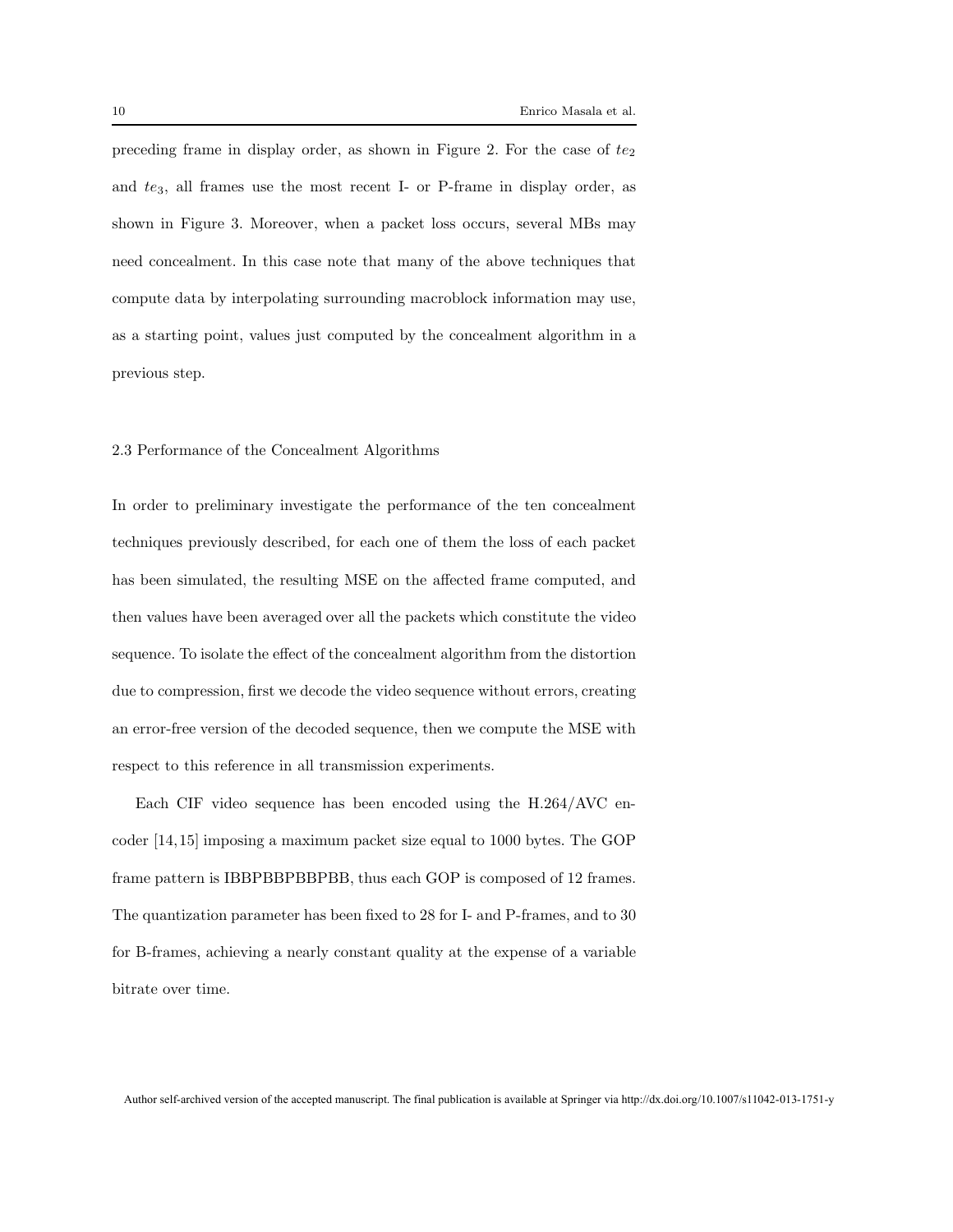| Concealment     | Average MSE |         |        |       |        |  |
|-----------------|-------------|---------|--------|-------|--------|--|
| algorithm       | foreman     | tempete | mobile | paris | news   |  |
| sp <sub>1</sub> | 1294.8      | 213.2   | 217.0  | 549.3 | 749.8  |  |
| sp <sub>2</sub> | 2138.2      | 310.2   | 474.4  | 854.2 | 1083.8 |  |
| $sp_3$          | 1254.0      | 186.6   | 159.9  | 504.2 | 711.2  |  |
| sp <sub>4</sub> | 1251.9      | 183.6   | 159.8  | 497.5 | 696.5  |  |
| te <sub>1</sub> | 120.7       | 36.4    | 79.7   | 34.0  | 46.6   |  |
| $te_2$          | 91.0        | 24.5    | 61.3   | 27.4  | 35.3   |  |
| te <sub>3</sub> | 95.4        | 27.2    | 64.6   | 28.0  | 37.1   |  |
| $mix_1$         | 207.1       | 62.2    | 75.7   | 90.0  | 142.5  |  |
| $mix_2$         | 189.1       | 54.8    | 63.8   | 86.1  | 135.1  |  |
| $mix_3$         | 191.3       | 56.7    | 67.1   | 86.1  | 136.2  |  |

Table 1 Average MSE caused by the loss of a packet assuming the concealment techniques shown in the table.

Table 1 shows the average per-packet MSE of the sequences foreman, tempete, mobile, paris and news. To evaluate the distortion contribution of each single packet, the MSE is computed considering losses in isolation, i.e., for the results in this table, the video sequence is assumed to be correctly received up to the point of the lost packet. Values show that the MSE of the spatial concealment algorithms are about one order of magnitude higher than the one achieved by the other two families, while temporal and mixed approaches show comparable values. Values provided by algorithms belonging to the same family are close to each other. Given a concealment algorithm, distortion values vary across the sequences, as expected, since each sequence has its peculiar characteristics in terms of content and motion. Note that the results shown here cannot be directly compared with [9] since the frame size is different as well as the packet size, which in this work has been limited to make simulation conditions more realistic.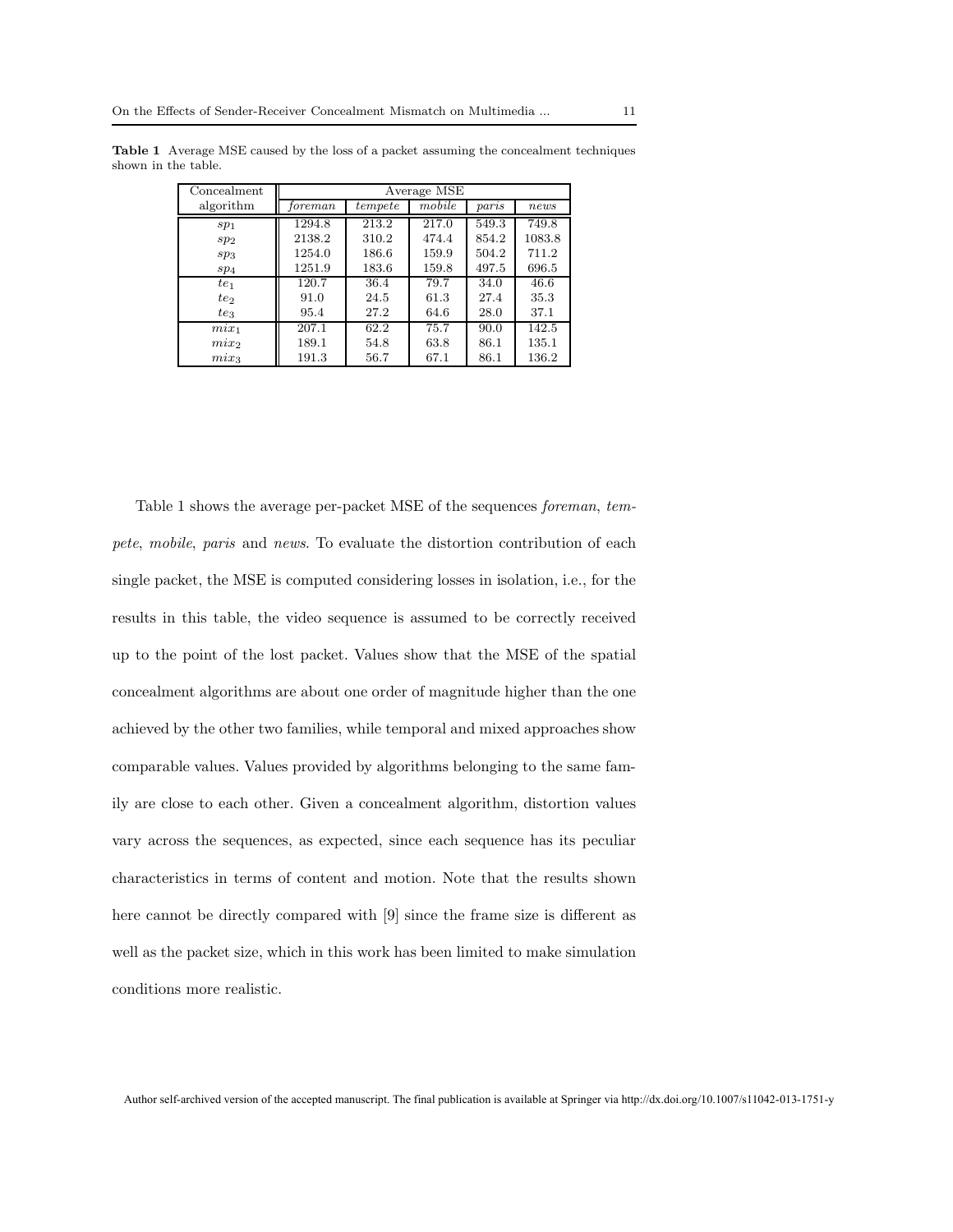#### 3 Rate-Distortion Optimization

#### 3.1 Sample Scenario

Let us consider, as an example, a communication scenario where video is multicast to many receivers using video decoders produced by different manufacturers. Each decoder usually implements its own error concealment scheme to deal with packet losses. Although formulations of the rate-distortion optimization problem are quite common in the literature, in the above described multicast scenario it is impossible to select one specific receiver-side concealment algorithm to optimize the transmission simply because there are many of them. Moreover, the concealment algorithms might be not even known at system design time.

The aim of this work is to study the performance that can be achieved when various assumptions are made at the transmitter about the concealment technique used at the receiver. A practical case is, for instance, that of a live video transmitter, which needs to run the rate-distortion optimization framework in real time to adapt to the characteristics of the input signal and must rely on some assumptions about the decoder concealment technique.

#### 3.2 Optimization Framework

If the behavior of the decoder in case of errors is known, it is possible to use a well established rate distortion optimization framework such as [6] in order to dynamically adapt the transmission policy depending on, e.g., the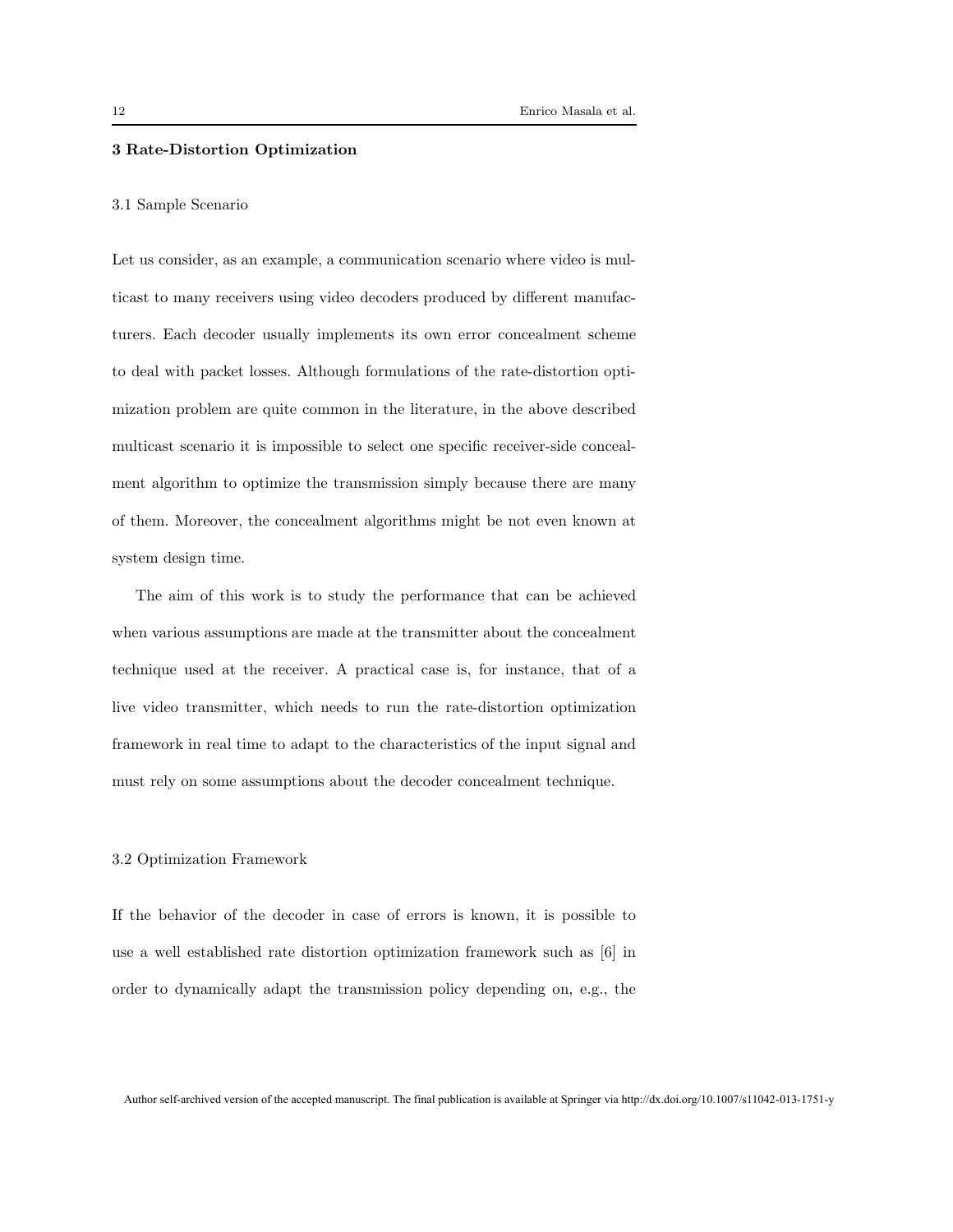characteristics of the video signal. The rate distortion optimization framework formulates the optimization problem as

$$
\min_{\{H\}} D(H)
$$
  
s.t. : system constraints

where  $\Pi$  is the transmission policy,  $D$  is the expected distortion at the receiver as a function of the transmission policy  $\Pi$ , and the system constraints are any constraints imposed by the application and system architecture, e.g., maximum channel rate constraints.

Finding the exact solution of the previous minimization problem by enumerating all possible values of  $D(\Pi)$  is generally not possible due to the high number of transmission policies involved as well as to the difficulty in computing the distortion for each one of the policies. Moreover, as already pointed out, computing the distortion implies knowing the concealment technique used at the decoder. Since the technique is often not known in practice, this work aims at investigating and quantifying the impact of an incorrect assumption about the concealment technique used at the decoder, to understand if it is possible to minimize the impact on the performance of the communication.

In order to provide quantitative results, we focus on a simple transmission optimization problem, that is, a video communication over a two-level QoS network, such as, for instance, a Differentiated Services (DiffServ) network [2] that provides a loss free and delay bounded service, that we name premium in the following, as well as a free best effort service.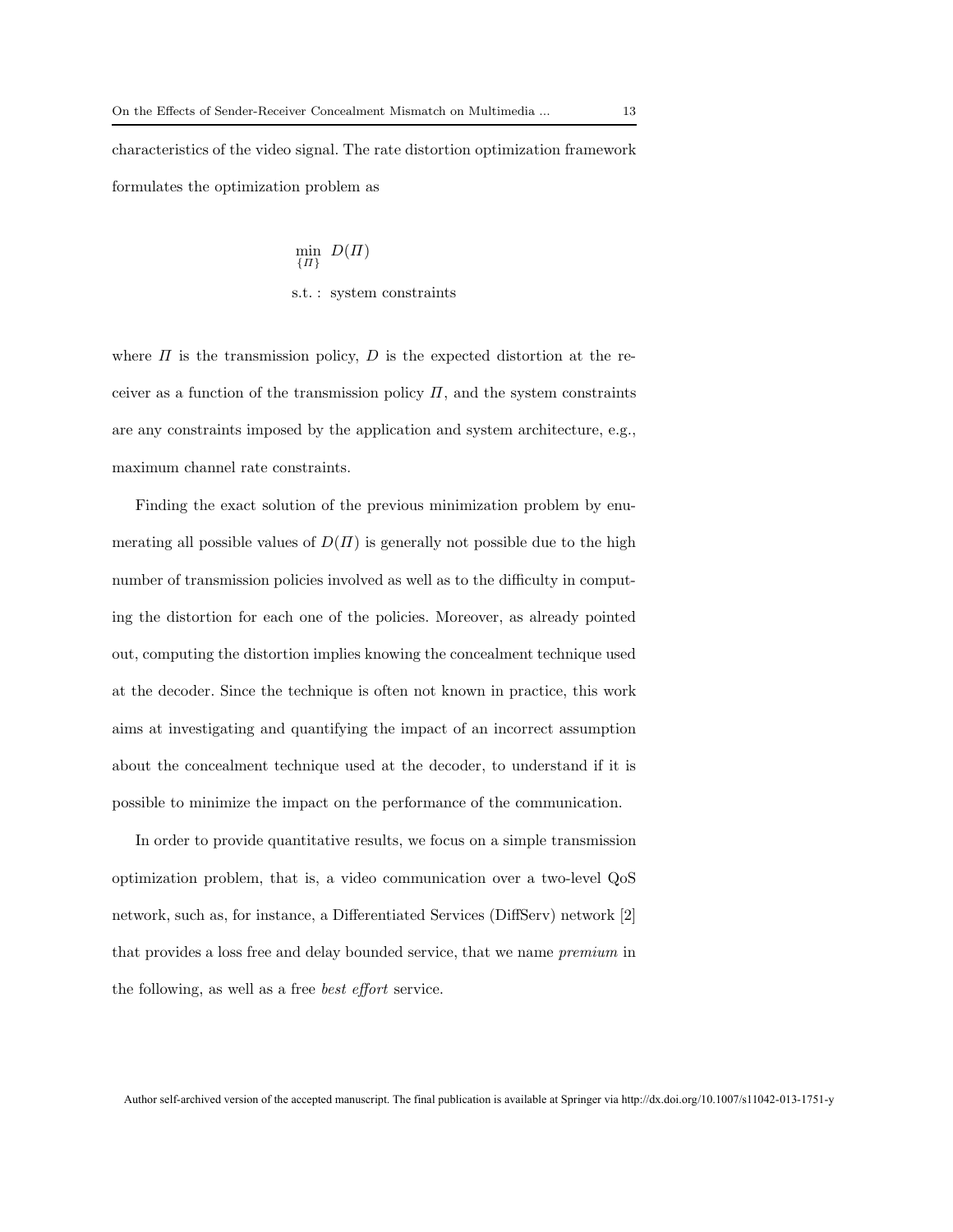A DiffServ network handles packets by forwarding them using different priorities. Packet differentiation is achieved by marking packets, e.g., using the type of service (TOS) field of the IP protocol, so that they can be recognized by routers and treated differently. Thus, the system effectively provides different priorities to each packet (e.g., faster forwarding, lower packet loss probability) depending on the value used for marking.

For the case of two-level QoS network, we can restate the optimization problem as

$$
\min_{\{H\}} D(\Pi)
$$
  
s.t. :  $R(\Pi) < R_{max}$ 

implying that there is a maximum rate (or, equivalently, cost) constraint on the data to be transmitted using the *premium* service. Each possible policy  $\Pi$ is an assignment, for each packet, to either the premium or best effort service.

The previous problem can be recasted as an unconstrained minimization of the Lagrangian cost

$$
\min_{\{H\}} J = D(H) + \lambda R(H).
$$

Assuming that the expected distortion associated with a certain transmission policy  $\Pi$  can be computed as the sum of the individual contributions of each packet that can potentially be lost, as done in many works  $[4,18]$ , J can be written as  $\sum_i d(\pi_i) + \lambda r(\pi_i)$ , thus making explicit the contribution of each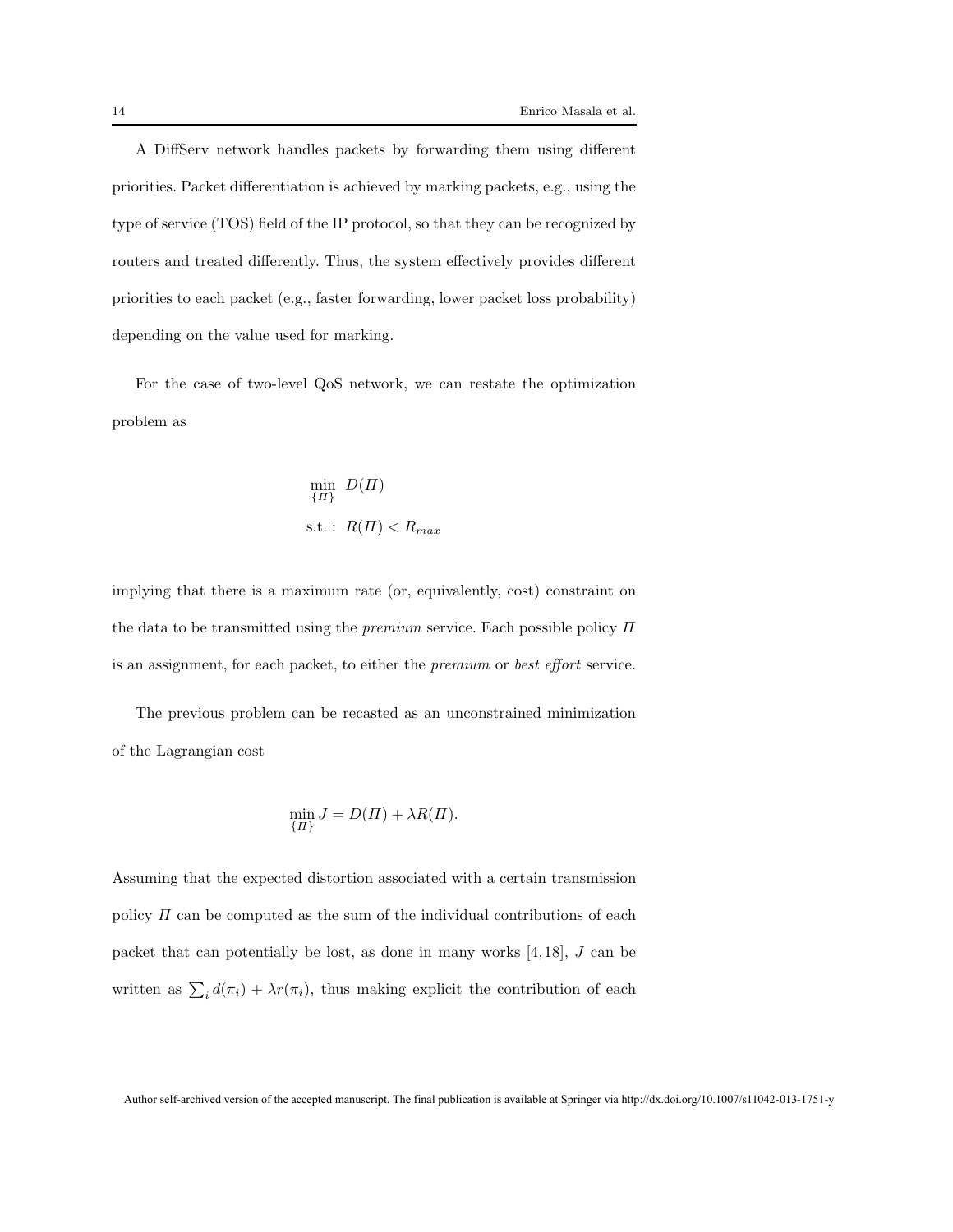packet  $i$  in terms of the expected distortion  $d$  and rate  $r$  due to the use of a given policy  $\pi_i$  for that packet (i.e., using the *premium* service or not).

The minimization can be easily carried out by means of the bisection algorithm [22]. The algorithm finds, by means of a successive approximation procedure, the  $\lambda$  value that optimally solves the minimization problem. At each iteration, a  $\lambda$  value is determined, and that  $\lambda$  value is used to perform minimization for each packet independently, thus determining if the packet is to be transmitted using the premium service or not. This procedure is possible since the contribution of each packet to the J value is independent of the outcome of the minimization for the others. More details about the algorithm can be found in [22].

However, the entire process relies on the possibility of computing the distortion values for each packet, which clearly depends on the concealment used at the receiver. Therefore, an incorrect concealment assumption might significantly change the policy that solves the optimization problem, i.e., the packet assignment to one of the two classes.

To investigate this issue, Table 2 shows the percentage of packets that, given an incorrect assumption on the concealment, would be sent using a different service. To avoid reporting too many data, we do not report comparisons among every couple of concealment techniques but we only compare concealment families among them. They are indicated as sp, te and mix for the spatial, temporal and mixed concealment families, respectively. All the combinations have been tested and the mean value is shown in the table. Note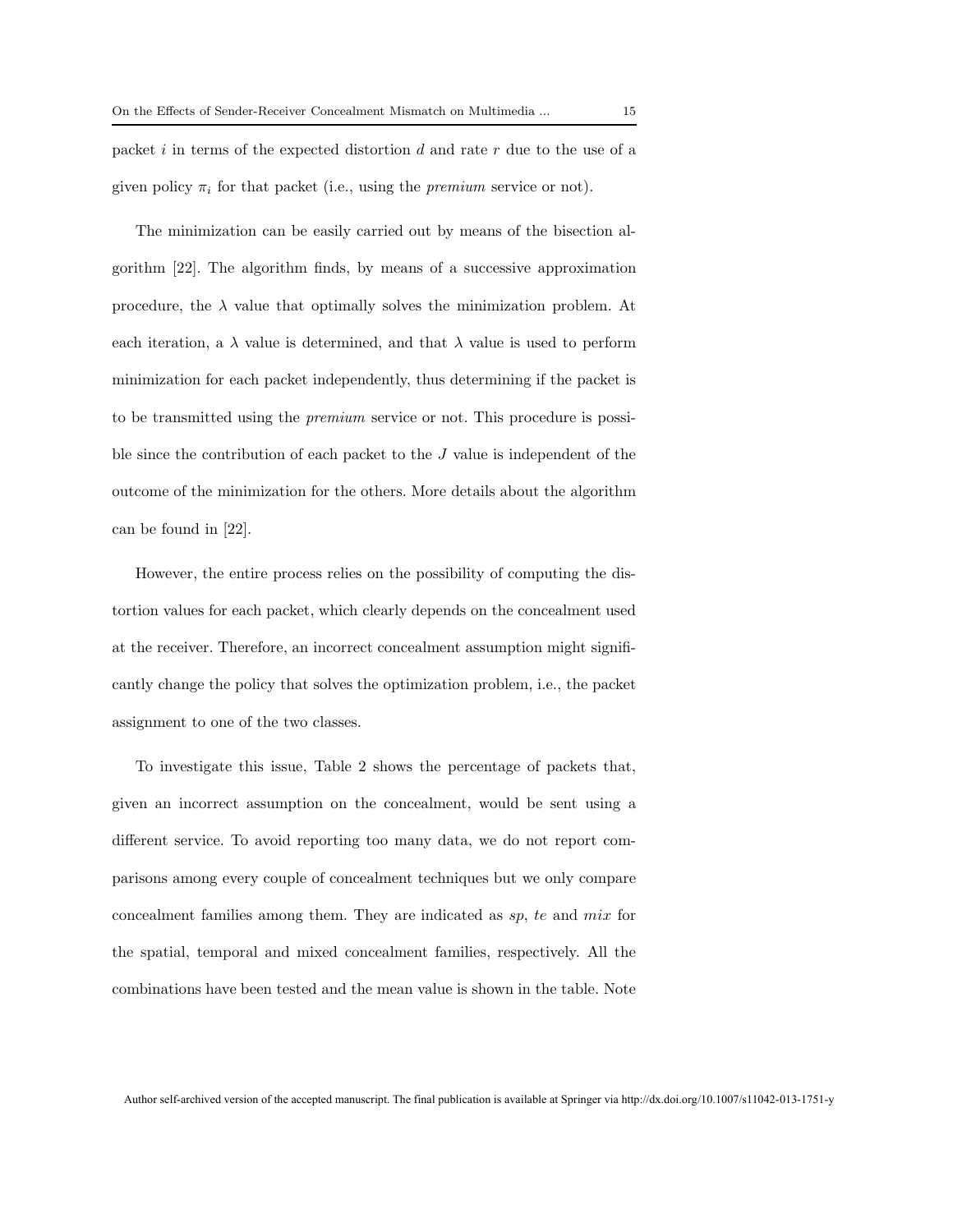| Sequence | Encoder | Decoder family |      |      |
|----------|---------|----------------|------|------|
| name     | family  | $_{sp}$        | tе   | mix  |
|          | sp      | 10.5           | 24.7 | 26.0 |
| foreman  | te      | 24.7           | 7.2  | 17.3 |
|          | mix     | 26.0           | 17.3 | 7.0  |
|          | $_{sp}$ | 10.9           | 26.1 | 29.8 |
| tempete  | tе      | 26.1           | 8.4  | 22.1 |
|          | mix     | 29.7           | 22.1 | 7.7  |
|          | sp      | 14.0           | 19.7 | 19.6 |
| mobile   | tе      | 19.7           | 7.4  | 14.0 |
|          | mix     | 19.6           | 14.0 | 6.8  |
|          | sp      | 7.3            | 29.4 | 35.6 |
| paris    | tе      | 29.4           | 7.0  | 34.9 |
|          | mix     | 35.6           | 34.9 | 3.4  |
|          | $_{sp}$ | 4.7            | 16.9 | 32.8 |
| news     | te      | 16.9           | 6.5  | 30.5 |
|          | mix     | 32.8           | 30.5 | 2.4  |

Table 2 Percentage of packets that would change service if an incorrect assumption about the concealment technique at the decoder is made. The  $R_{max}$  constraint is set to assign 20% of the packets to the premium service.

that the table is symmetrical because, given two different assumptions at the transmitter, the number of packets assigned to a different class (from premium to best effort and vice versa) is the same while the direction of the change is the opposite.

The number of packets that would be assigned to a different service if an incorrect concealment technique is assumed ranges from 2.4% (news sequence) up to 14.0% (mobile sequence) in case the concealment technique belongs to the same family of the one actually used at the receiver (values on the diagonal of each sequence). The average value is about 7.4%. However, in the case of different families (values not on the diagonal of each sequence), the average increases to 25.3%, and values range from 14.0% up to 35.6%, showing that different assumptions on the concealment algorithms used at the decoder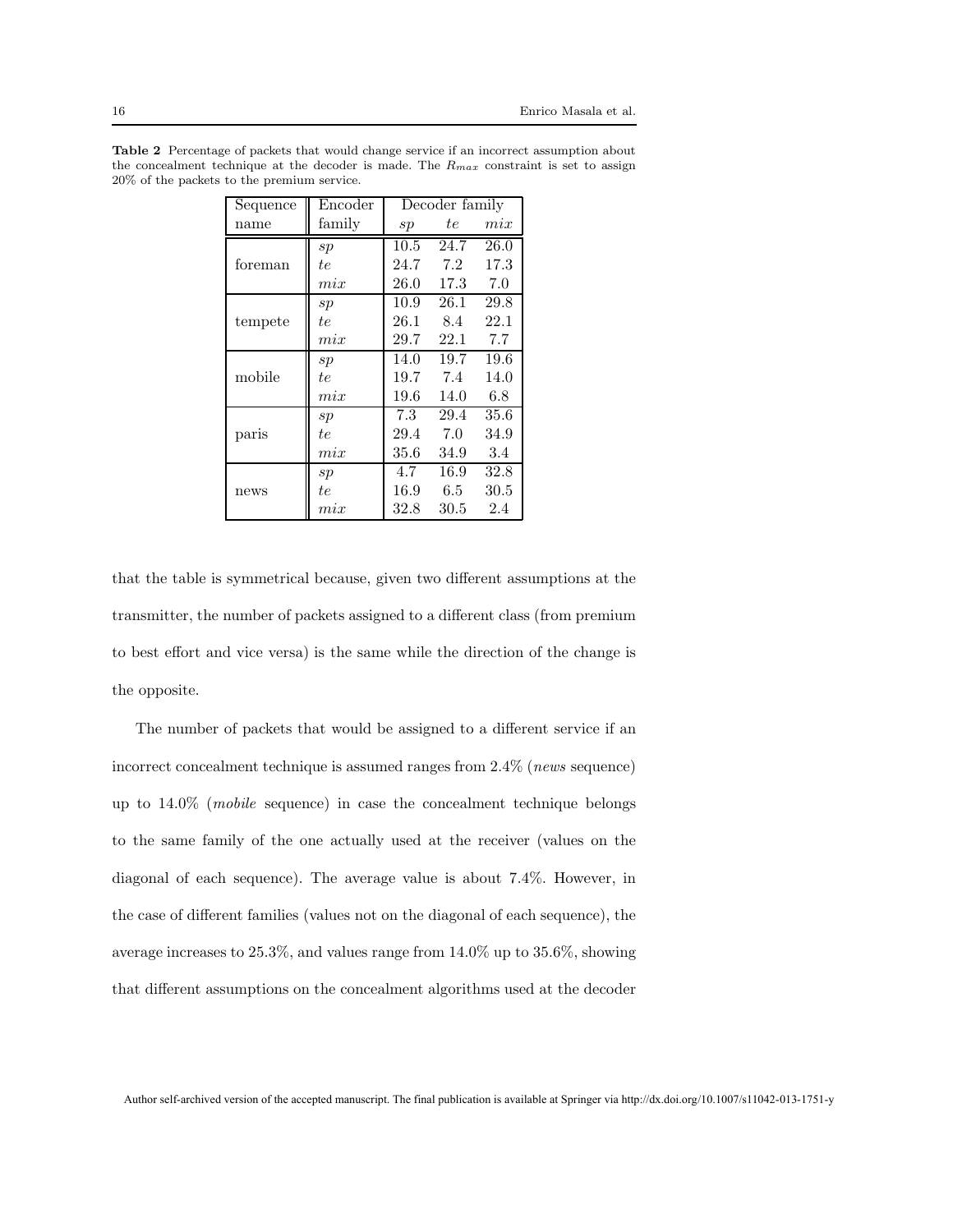significantly affect the policy used to transmit the data. Similar results have been obtained varying the  $R_{max}$  constraint.

#### 4 Simulation results

The percentage of packets that would be assigned to a different QoS class due to different assumptions about the concealment algorithm at the decoder suggests that the quality of the communication may be strongly affected. However, those values do not allow precisely quantifying the impact on the quality of the videocommunication, therefore transmission simulations are needed.

Coding parameters have already been described in Section 2.3. For each sequence, the distortion that would be caused by the loss of each packet has been computed using all the considered concealment algorithms. A video transmission has been simulated over a two-level QoS network in which the premium class receives a loss-free service whereas the best effort class is subject to uniform random packet losses.

The results have been obtained by using the premium service for an amount of packets corresponding to about 20% of the total channel bandwidth, but similar results have been obtained using different values as detailed in Section 4.5. Several transmission simulations have been performed, assuming all the various concealment techniques at the sender, thus computing, each time, a different transmission policy. For each one of these cases, the transmission has been decoded several times, each time using one of the considered concealment techniques. Therefore, 100 combinations of assumed and actual concealment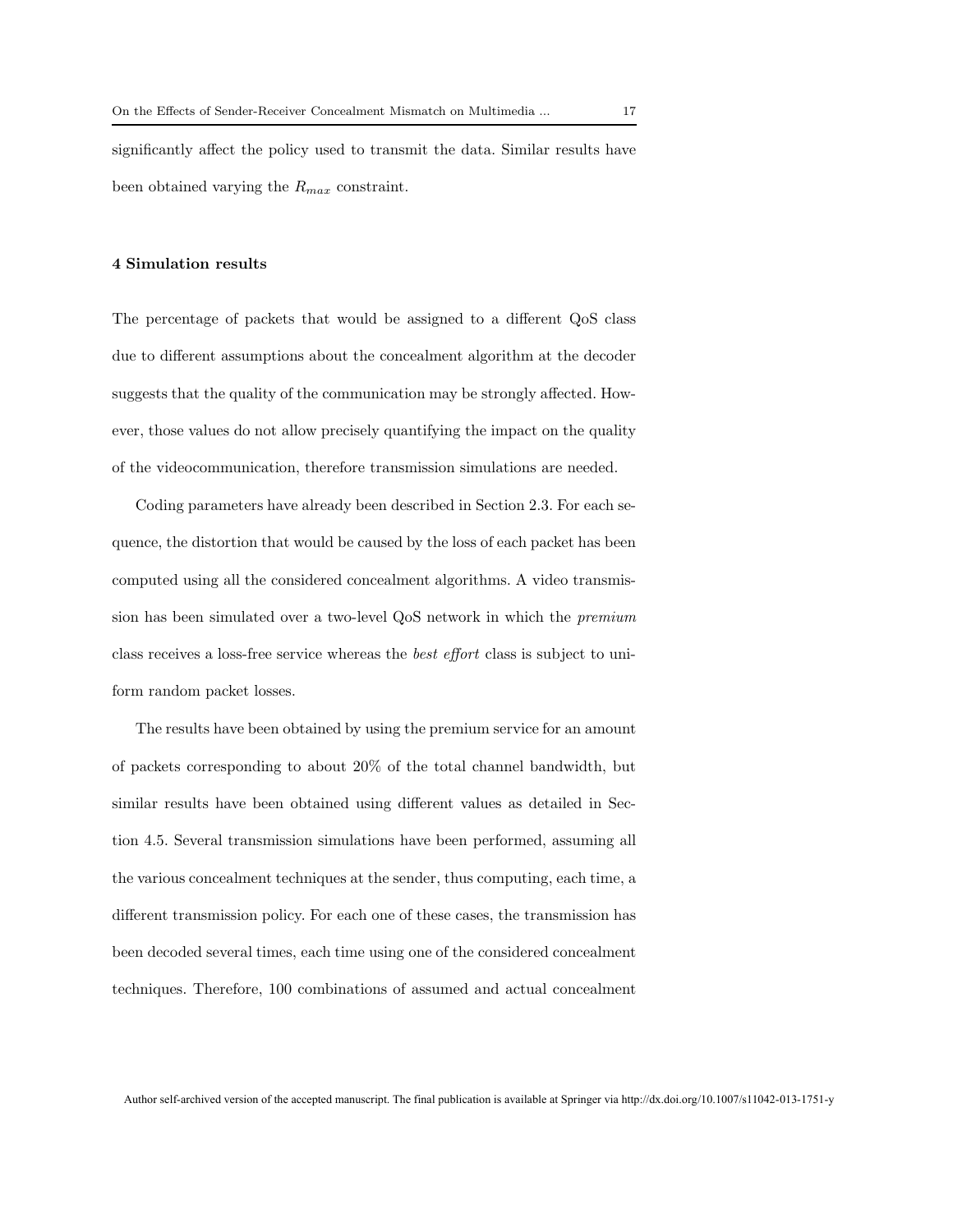techniques have been considered for each sequence. Each transmission and decoding experiment has been repeated 40 times in order to achieve statistically significant results.

#### 4.1 Correct Concealment Assumption

This section investigates the case when the transmitter uses, for optimization purposes, the same concealment algorithm that has been used at the decoder. This is the ideal condition in which every system would like to operate. Thus, the performance depends only on the ability of the considered concealment algorithm to recover packet losses and it can be considered as an upper bound for the concealment mismatch case. As usual in the multimedia research community we evaluate the results for a video sequence using the PSNR averaged over all frames. The PSNR (in dB) of a frame is computed by means of the formula  $10 \log_{10} \frac{255^2}{MSE}$  where MSE is the mean squared error between the frame under test and the reference one and 255 is the maximum value of the luminance of a pixel.

The PSNR values have been plotted in Figure 4 for the four considered sequences. As it could be expected from Table 1, spatial concealment algorithms provide the lowest performance,  $sp_2$  being the worst one, whereas  $sp_3$  and  $sp_4$ are the best ones among them. Algorithms based on the mixed approach yield PSNR gains with respect to the spatial approach, up to 5 dB PSNR at 20% Packet Loss Rate (PLR). However, the best performance is usually obtained using algorithms based on temporal concealment techniques, especially with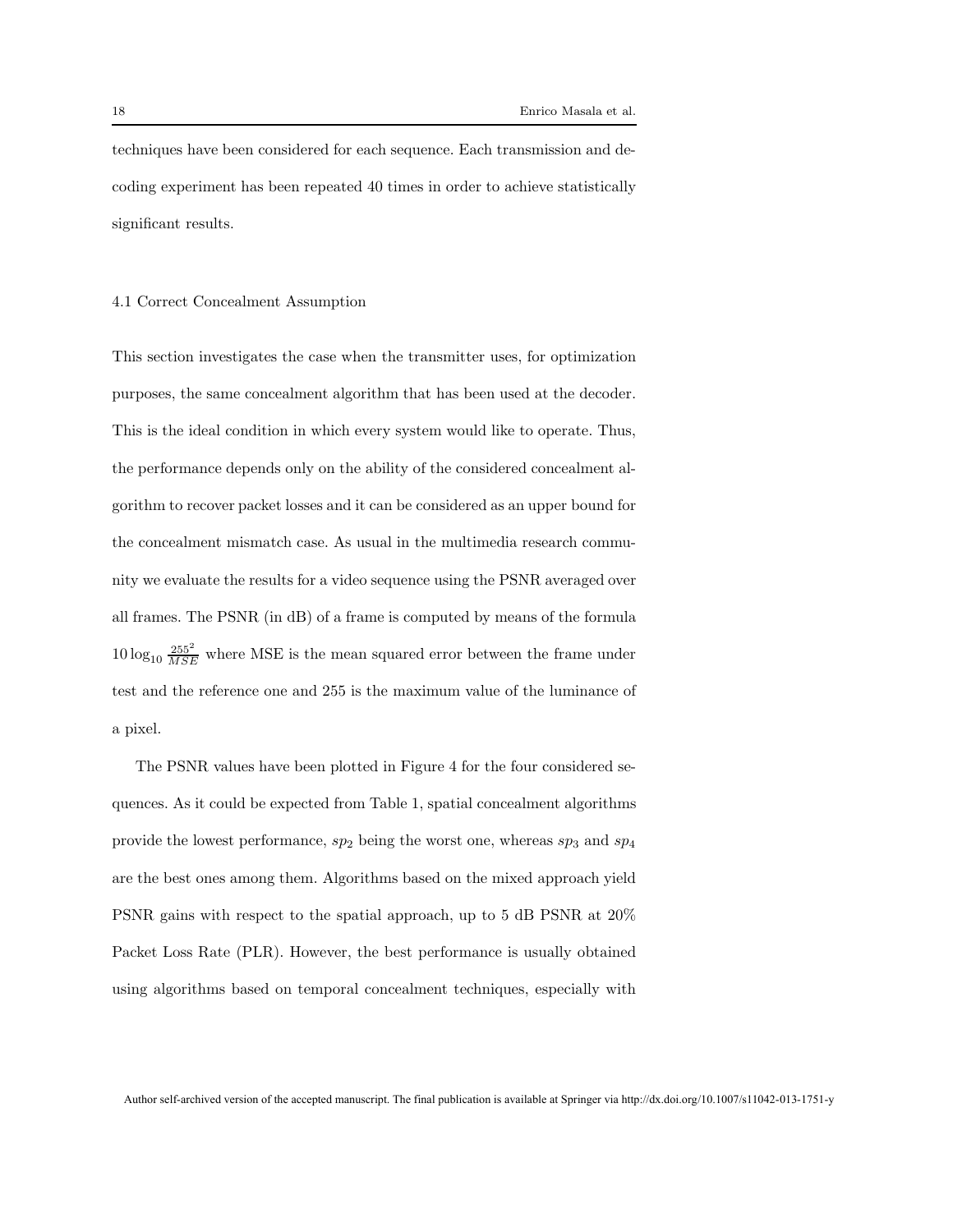

Fig. 4 PSNR performance as a function of the PLR when the concealment algorithm is the same assumed in the transmission optimization phase (ideal condition.)

sequences such as mobile and paris. In the latter case, gains are up to 5 dB. This is probably due to the particular video content in which many fine details are present in the static background of the picture. In such conditions, spatial concealment techniques provide poor performance since they are generally able to effectively recover only the low frequency components in the video content.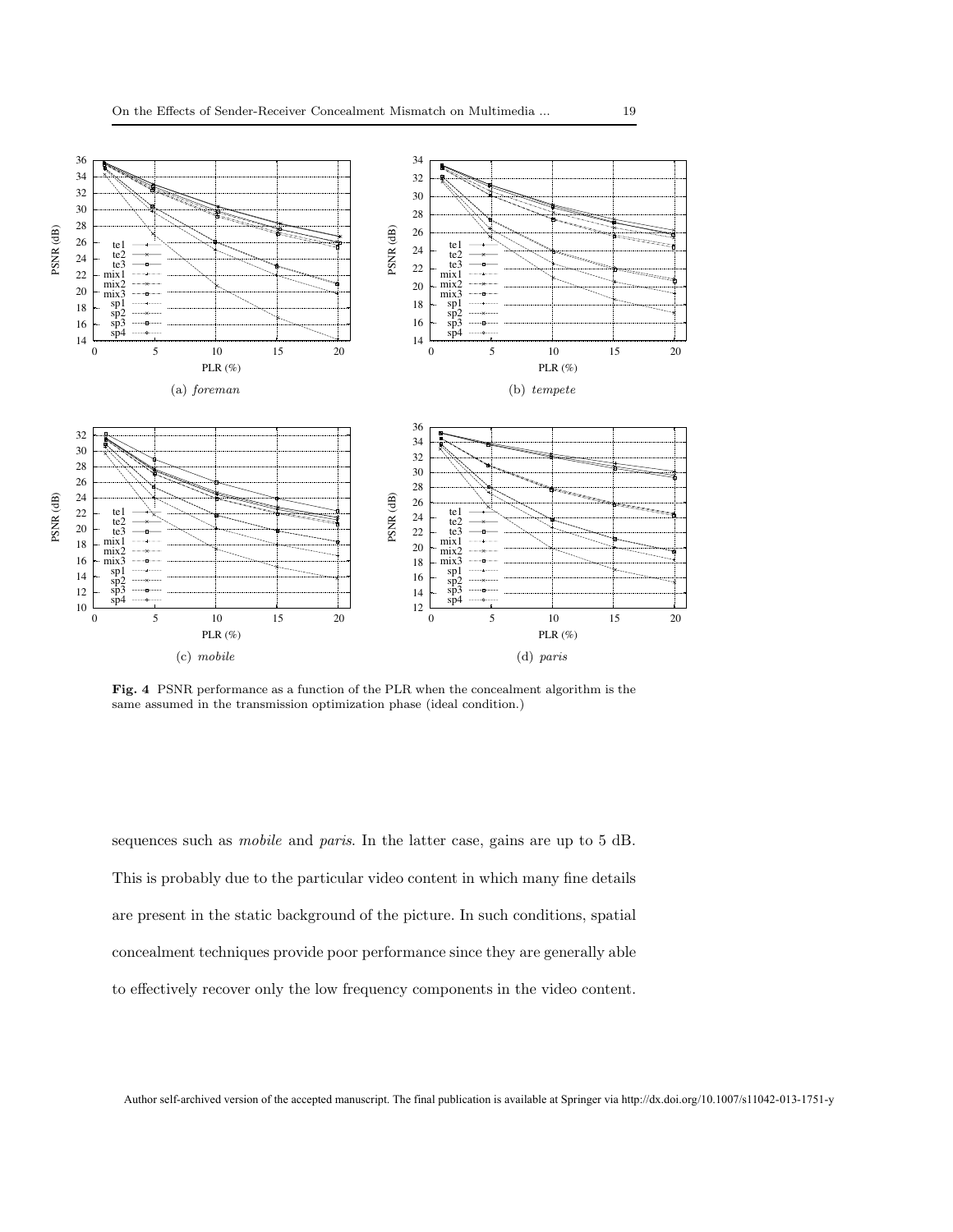#### 4.2 Incorrect Concealment Assumption

This section investigates the case in which the transmission policy is optimized while assuming a concealment algorithm different from the one that is actually used at the decoder. In these conditions, the final PSNR performance is the combination of two effects. First, packets are assigned to QoS classes in a suboptimal way, thus the expected performance is not maximized. Second, the ability of the concealment algorithm itself to recover lost data influences the performance.

Figure 5 shows the PSNR performance as a function of the PLR for the mobile and paris sequences when various concealment assumptions are made at the transmitter. For the mobile sequence, in case a spatial or mixed concealment technique such as  $sp_3$  or  $mix_2$  are used at the decoder, making the correct assumption at the encoder is important in order to achieve a good performance. When a temporal concealment technique  $(e.g., te<sub>2</sub>)$  is employed at the decoder, the assumptions at the encoder have a smaller impact on the final PSNR performance. Similar results are achieved with the paris sequence. For this sequence, when a temporal concealment technique is used at the decoder it is important to use a similar assumption at the encoder, otherwise the performance degrades significantly especially at high PLR.

Table 3 summarizes, for the case of 10% PLR, the PSNR performance when each one of the considered concealment techniques is assumed at the transmitter. To reduce the amount of data, results are shown only for the best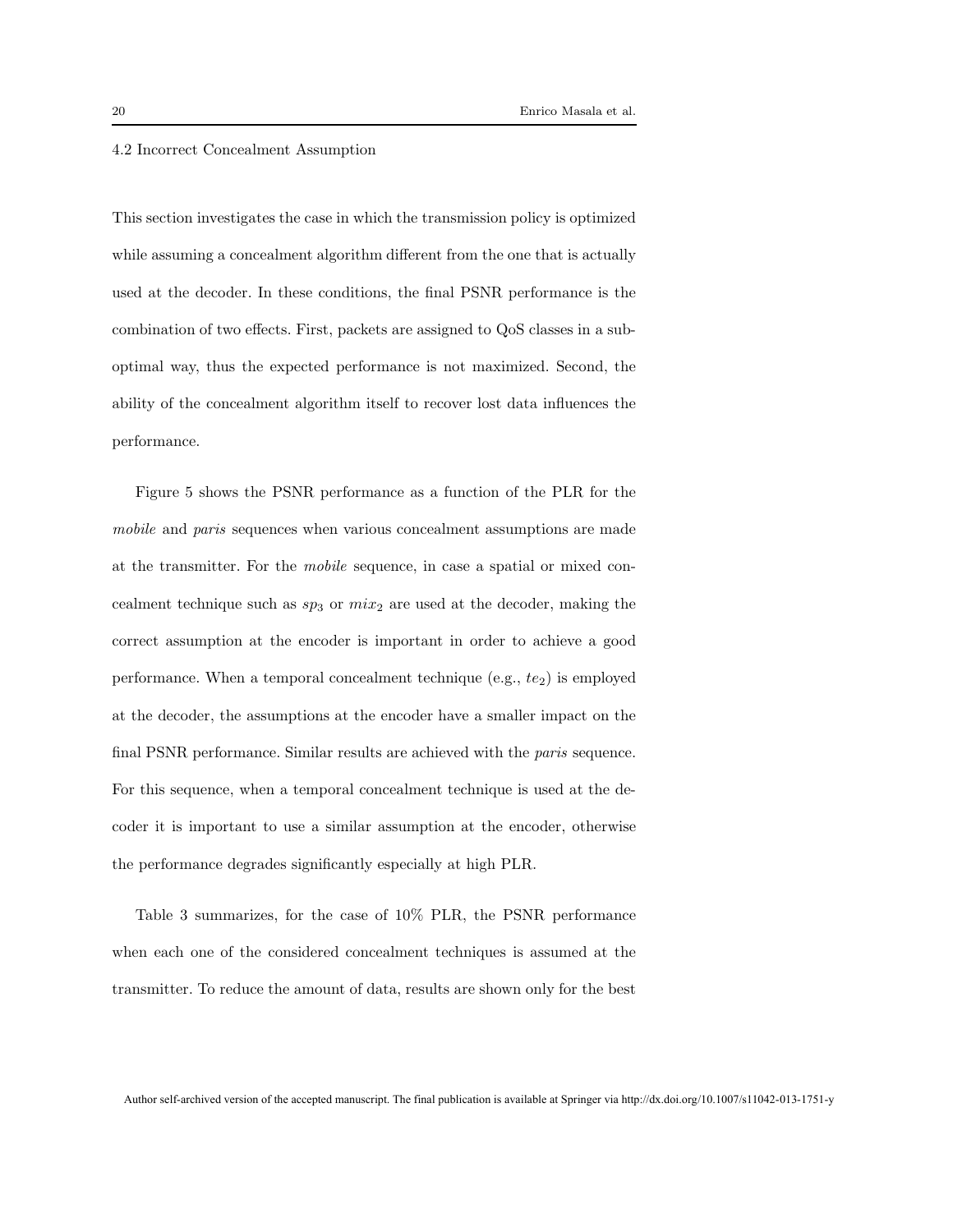

Fig. 5 PSNR performance as a function of the PLR for the mobile (left) and paris (right) sequences when various concealment assumptions are made at the transmitter and three different concealment algorithms are used at the decoder.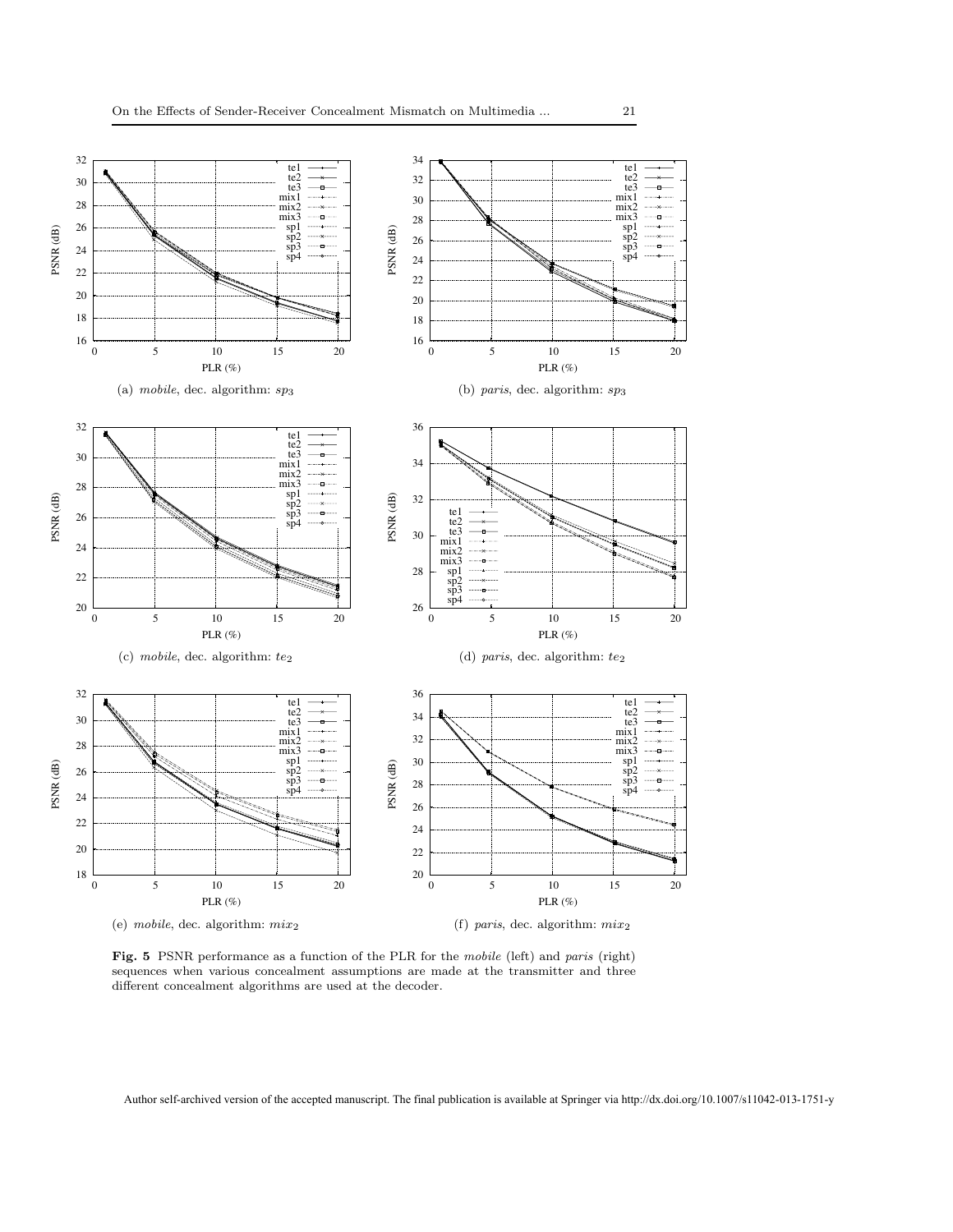Table 3 PSNR performance at 10% PLR.

|            |                                    | $\overline{\text{PSNR}(\text{dB})}$ |                |                |  |
|------------|------------------------------------|-------------------------------------|----------------|----------------|--|
| Sequence   | Encoder                            | Concealment at decoder              |                |                |  |
|            | assumption                         | te <sub>2</sub><br>sp <sub>3</sub>  |                | $mix_2$        |  |
|            | sp <sub>1</sub>                    | 26.05                               | 29.12          | 27.77          |  |
|            | sp <sub>2</sub>                    | 26.11                               | 29.75          | 27.99          |  |
|            | sp <sub>3</sub>                    | 26.05                               | 29.12          | 27.77          |  |
|            | sp <sub>4</sub>                    | 26.05                               | 29.12          | 27.77          |  |
| foreman    | $te_1$                             | 25.42                               | 30.30          | 27.88          |  |
|            | te <sub>2</sub>                    | 25.19                               | 30.35          | 27.79          |  |
|            | te <sub>3</sub>                    | 25.34                               | 30.34          | 27.90          |  |
|            | $mix_1$                            | 26.23                               | 29.99          | 29.30          |  |
|            | $mix_2$                            | 26.03                               | 30.08          | 29.63          |  |
|            | $mix_3$                            | 25.98                               | 29.99          | 29.55          |  |
|            | sp <sub>1</sub>                    | 23.93                               | 27.90          | 25.86          |  |
|            | sp <sub>2</sub>                    | 24.35                               | 28.51          | 26.41          |  |
|            | sp <sub>3</sub>                    | 23.85                               | 27.85          | 25.80          |  |
|            | sp <sub>4</sub>                    | 23.88                               | 27.87          | 25.81          |  |
| tempete    | $te_1$                             | 23.75                               | 28.96          | 26.13          |  |
|            | te <sub>2</sub>                    | 23.55                               | 29.05          | 26.06          |  |
|            | te <sub>3</sub>                    | 23.43                               | 28.96          | 25.96          |  |
|            | $mix_1$                            | 24.34                               | 28.91          | 27.73          |  |
|            | $mix_2$                            | 24.00                               | 28.85          | 28.20          |  |
|            | $mix_3$                            | 23.98                               | 28.84          | 28.11          |  |
|            | sp <sub>1</sub>                    | 21.88                               | 24.21          | 23.61          |  |
|            | sp <sub>2</sub>                    | 21.20                               | 23.93          | 23.01          |  |
|            | sp <sub>3</sub>                    | 21.82                               | 24.04          | 23.46          |  |
|            | sp <sub>4</sub>                    | 21.77                               | 24.05          | 23.44          |  |
| mobile     | $te_1$                             | 21.52                               | 24.61          | 23.45          |  |
|            | $te_2$                             | 21.44                               | 24.68          | 23.45          |  |
|            | te <sub>3</sub>                    | 21.56                               | 24.60<br>24.42 | 23.51<br>24.12 |  |
|            | $mix_1$                            | 21.97<br>22.01                      | 24.62          | 24.53          |  |
|            | $mix_2$                            | 21.98                               | 24.55          | 24.42          |  |
|            | $mix_3$                            | 23.71                               | 31.03          | 25.16          |  |
| $_{parts}$ | sp <sub>1</sub>                    | 23.70                               | 31.16          | 25.10          |  |
|            | sp <sub>2</sub><br>sp <sub>3</sub> | 23.70                               | 31.02          | 25.15          |  |
|            | sp <sub>4</sub>                    | 23.70                               | 31.00          | 25.19          |  |
|            | $te_1$                             | 23.09                               | 32.18          | 25.27          |  |
|            | te <sub>2</sub>                    | 22.91                               | 32.20          | 25.25          |  |
|            | $te_3$                             | 22.91                               | 32.21          | 25.27          |  |
|            | $mix_1$                            | 23.44                               | 30.77          | 27.77          |  |
|            | $mix_2$                            | 23.27                               | 30.69          | 27.83          |  |
|            | $mix_3$                            | 23.25                               | 30.69          | 27.81          |  |
| news       | sp <sub>1</sub>                    | 27.35                               | 34.53          | 28.73          |  |
|            | sp <sub>2</sub>                    | 27.19                               | 34.50          | 28.52          |  |
|            | sp <sub>3</sub>                    | 27.38                               | 34.54          | 28.81          |  |
|            | sp <sub>4</sub>                    | 27.34                               | 34.53          | 28.79          |  |
|            | $te_1$                             | 27.11                               | 35.00          | 28.86          |  |
|            | te <sub>2</sub>                    | 26.91                               | 35.00          | 28.85          |  |
|            | $te_3$                             | 27.01                               | 34.95          | 28.93          |  |
|            | $mix_1$                            | 27.27                               | 34.05          | 30.82          |  |
|            | $mix_2$                            | 27.14                               | 33.97          | 30.86          |  |
|            | $mix_3$                            | 27.10                               | 33.94          | 30.83          |  |

performing concealment techniques at the decoder for each considered family

(spatial, temporal or mixed).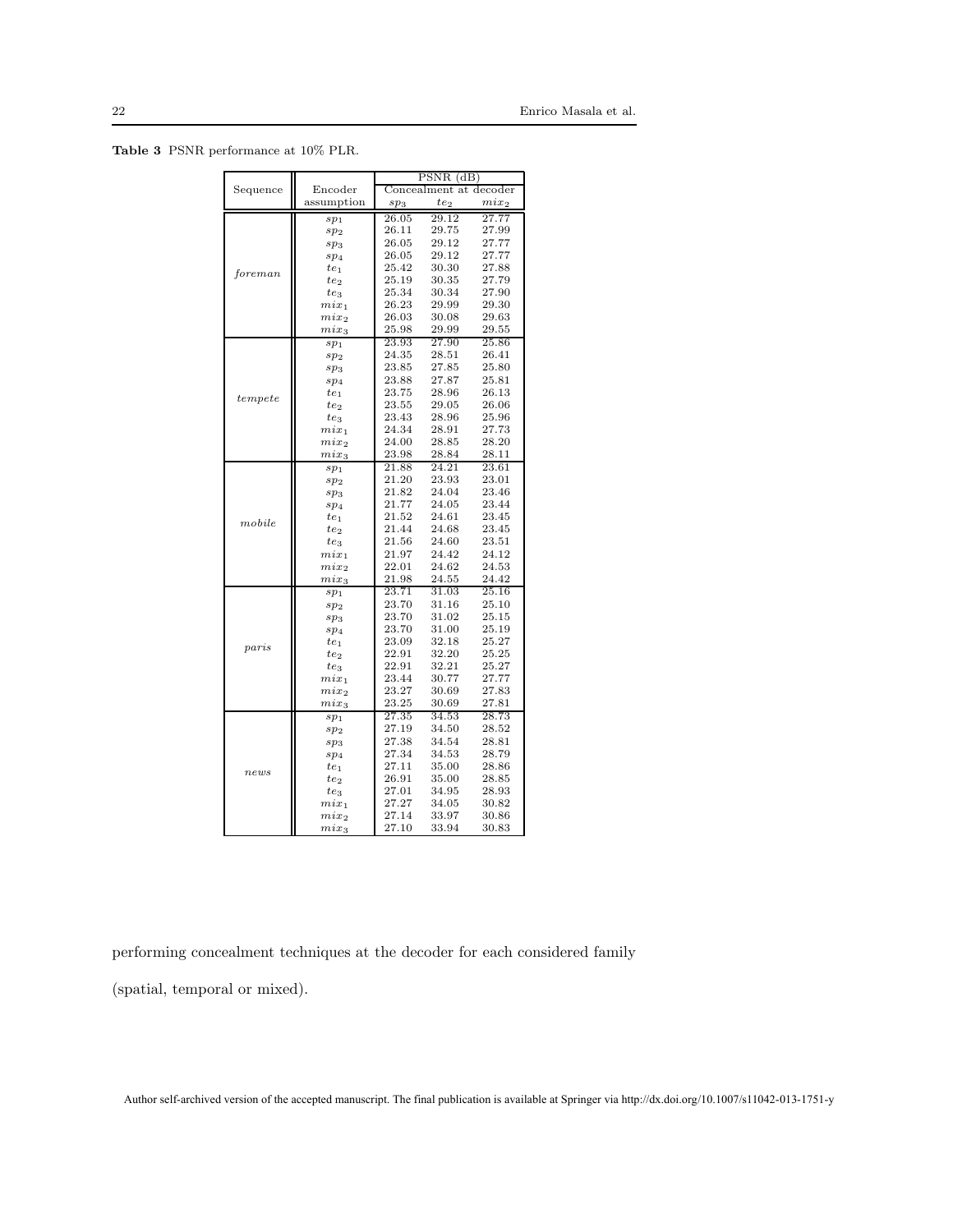Results show that the best performance is nearly always achieved using a temporal algorithm at the decoder. Moreover, assuming a temporal or, as a second choice, a mixed concealment technique at transmission optimization time yields the best performance.

The table also includes the results for the news sequence, which has not been shown in the previous graphs due to lack of space. The sequence is characterized by some very static content (background) and limited motion (the two speakers and a small virtual screen in the middle). However, the performance trend for the news sequence is similar to that of the tempete sequence, since the latter is characterized by a static scene but with a slow camera zoom-out.

#### 4.3 The Usual Assumption for Optimization

This section investigates the performance for the case in which the best temporal concealment technique is assumed in the optimization phase, as it is done by the majority of the works in literature which, however, rarely analyze the impact of this choice on the performance. This assumption can represent a very common scenario in which the video is broadcast to many receivers thus the transmission policy cannot be tailored to each one of them.

Figure 6 shows that the best performance is achieved when a temporal concealment technique is employed at the decoder, as expected, even though for many sequences the  $mix_2$  algorithm assumption may be a valid alternative since it provides performance similar to that of temporal algorithms.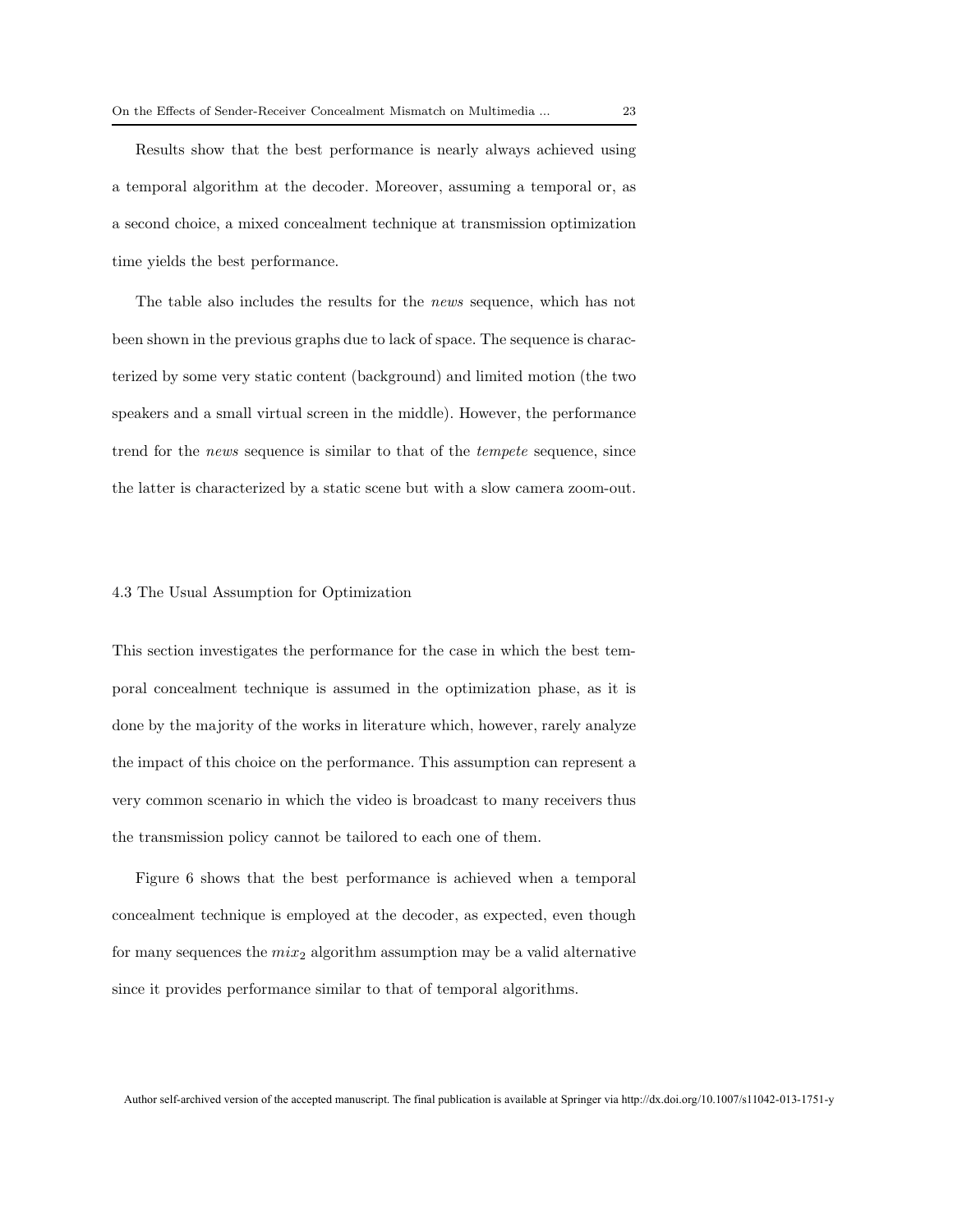

Fig. 6 PSNR performance as a function of the PLR when the  $te_2$  algorithm is assumed in the transmission optimization phase.

Using concealment algorithms belonging to the temporal family both during the transmission phase and at the decoder significantly outperforms other combinations, ranging from 1 dB up to 5 dB PSNR in the case of the paris sequence at 20% PLR.

In the following we study how the performance achieved by assuming a temporal concealment algorithm in the transmission optimization phase is affected by several parameters, i.e., different encoding patterns, amount of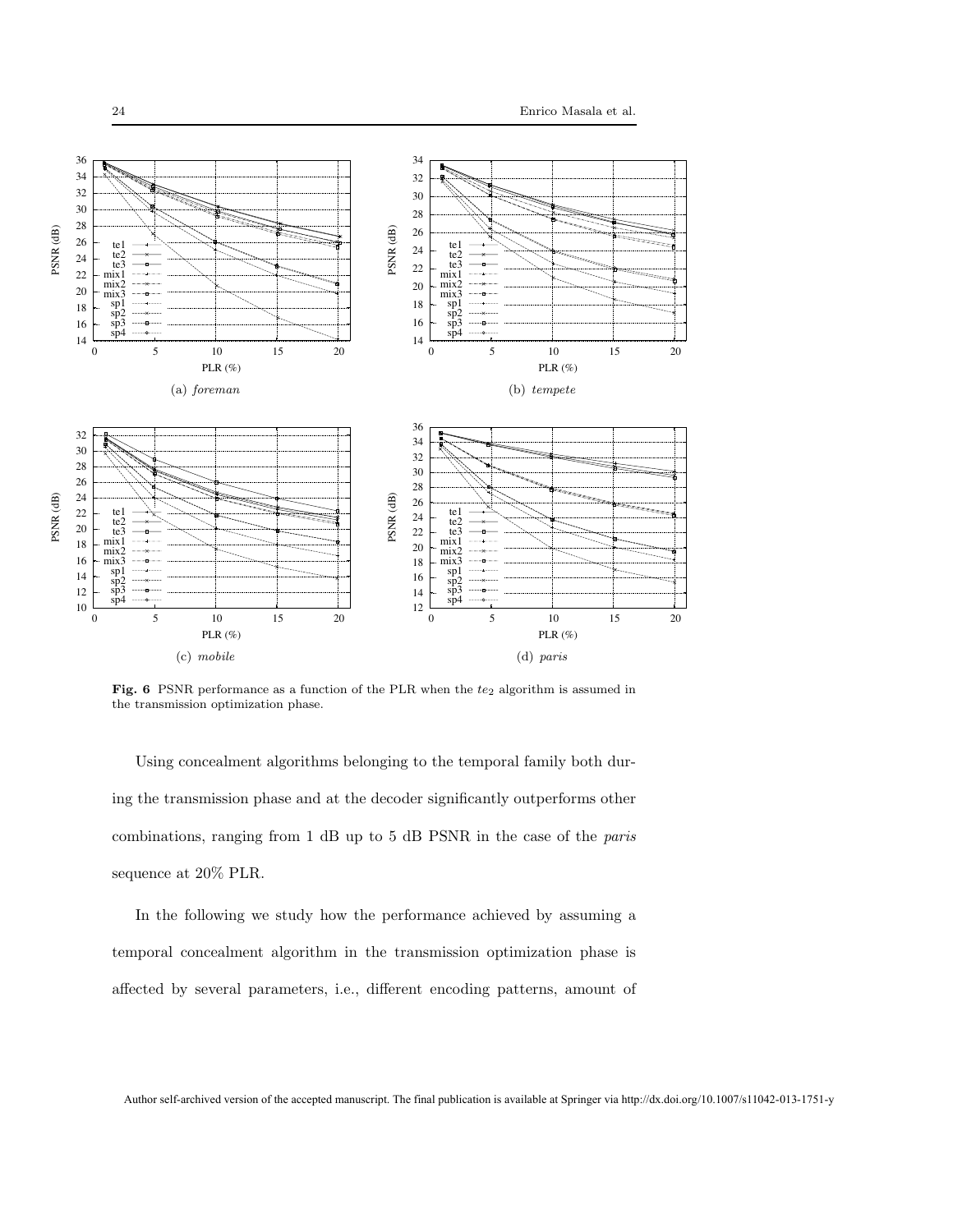

Fig. 7 PSNR performance as a function of the PLR for the IBPBP... encoding scheme when the  $te_2$  algorithm is assumed in the transmission optimization phase.

premium bandwidth and channel statistics, in terms of average burst length of packet losses.

#### 4.4 Influence of Encoding Parameters

First, the GOP structure has been changed by varying the number of B frames between two consecutive P or I frames as well as using an IPPP... coding structure with no B frames. Results are presented in Figure 7 for an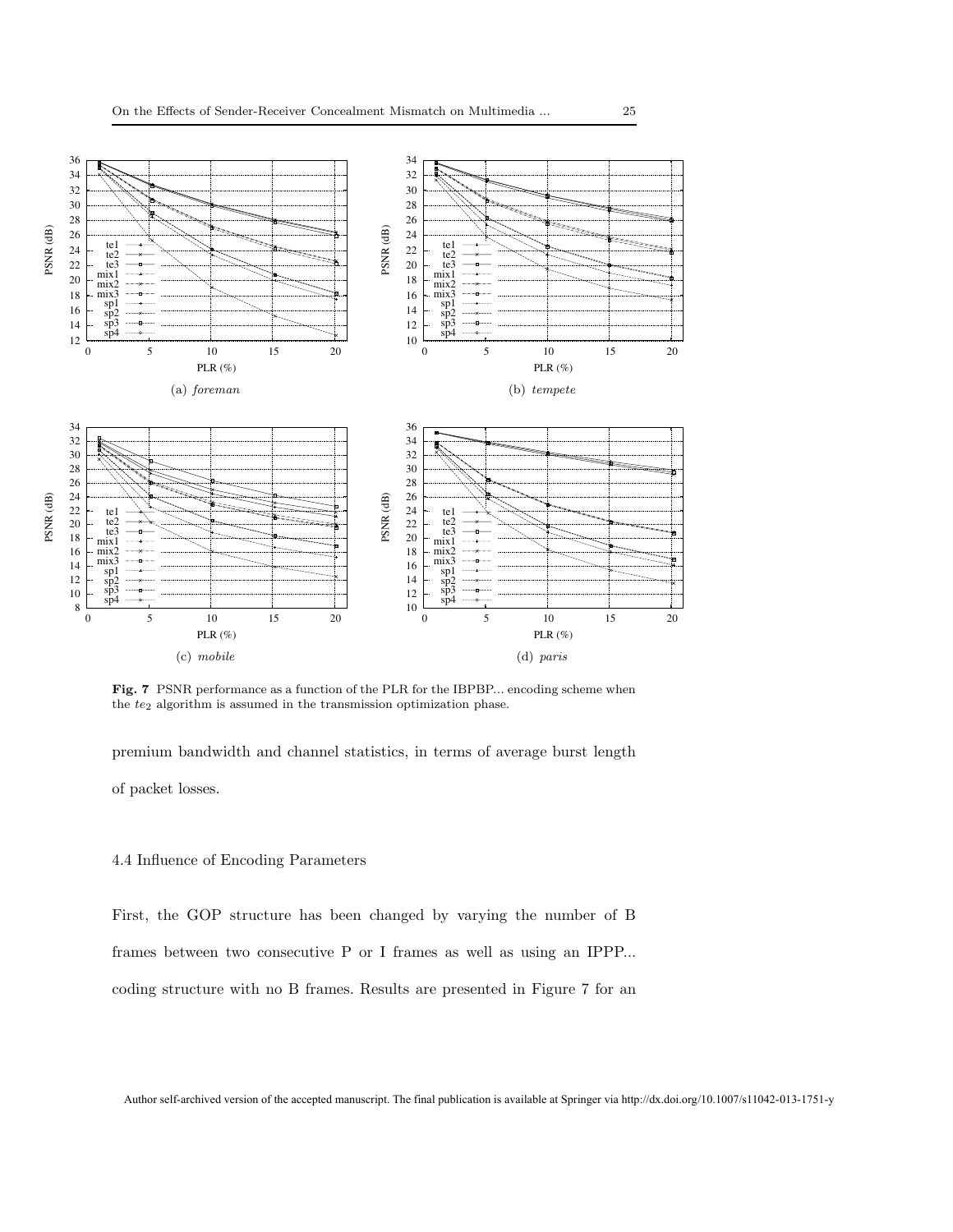IBPBPBPBPBPB GOP coding structure. Performance is slightly worse than the previous case presented in Figure 6. This can be attributed to the fact that in the previous case the IBBPBBP... coding structure with a higher number of B frames probably helps to reduce the amount of error propagation since B frames do not propagate errors to other frames. This is further confirmed by the performance, show in Figure 8, for the case of the IPPP... coding structure, with eleven P frames between two I frames. In this case there is a clear difference between the various concealment families, since each frame is used to form the prediction of the next frame in the GOP, therefore it is more important to have reliable estimates at the encoder side than in the previous cases.

#### 4.5 Influence of the Bandwidth Constraint

This section investigates the impact on performance of the value of the bandwidth constraint on the premium traffic. Four different  $R_{max}$  values, corresponding to the case of 10%, 20%, 30% and 40% of packets sent as premium traffic, have been tested, and results are shown in Figure 9. Clearly as the  $R_{max}$  value increases performance improves. However, it is important to note that the performance of the various concealment techniques remains consistent across the whole range of considered values. Note also that values ranging from 30% to 40% are a good representation of a DiffServ network which achieves the QoS guarantees for the premium class by means of strongly limiting the amount of premium traffic allowed in the network.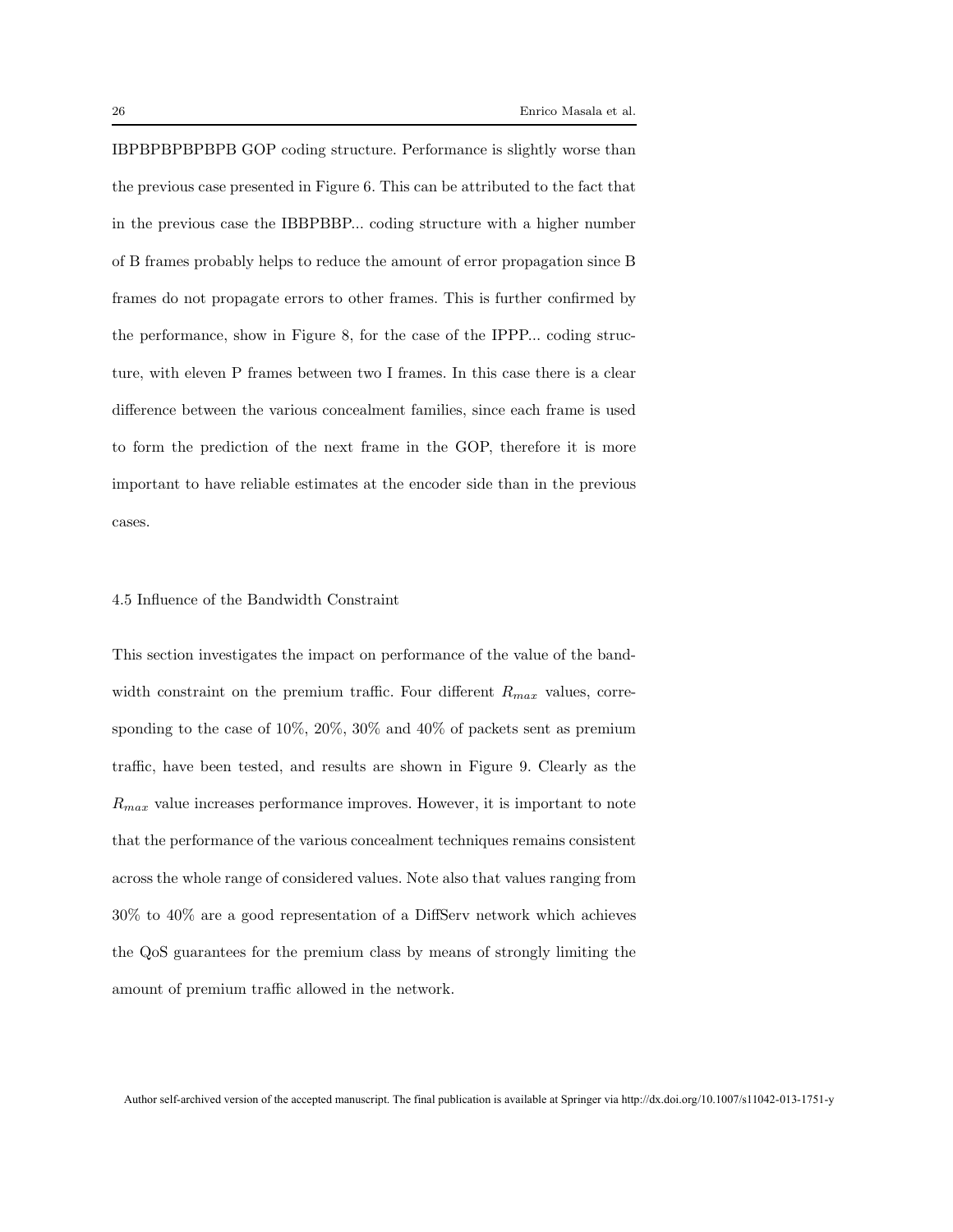

Fig. 8 PSNR performance as a function of the PLR for the IPPP... encoding scheme when the  $te_2$  algorithm is assumed in the transmission optimization phase.

#### 4.6 Influence of Channel Statistics

In actual scenarios losses often happen in bursts. Therefore, we modeled the best effort service as a bursty packet loss channel using the Gilbert-Elliott model, imposing different values of average burst length. The results are shown in Figure 10. Note that the packet loss rate remains constant while the average burst length increases. However, the relative performance of the various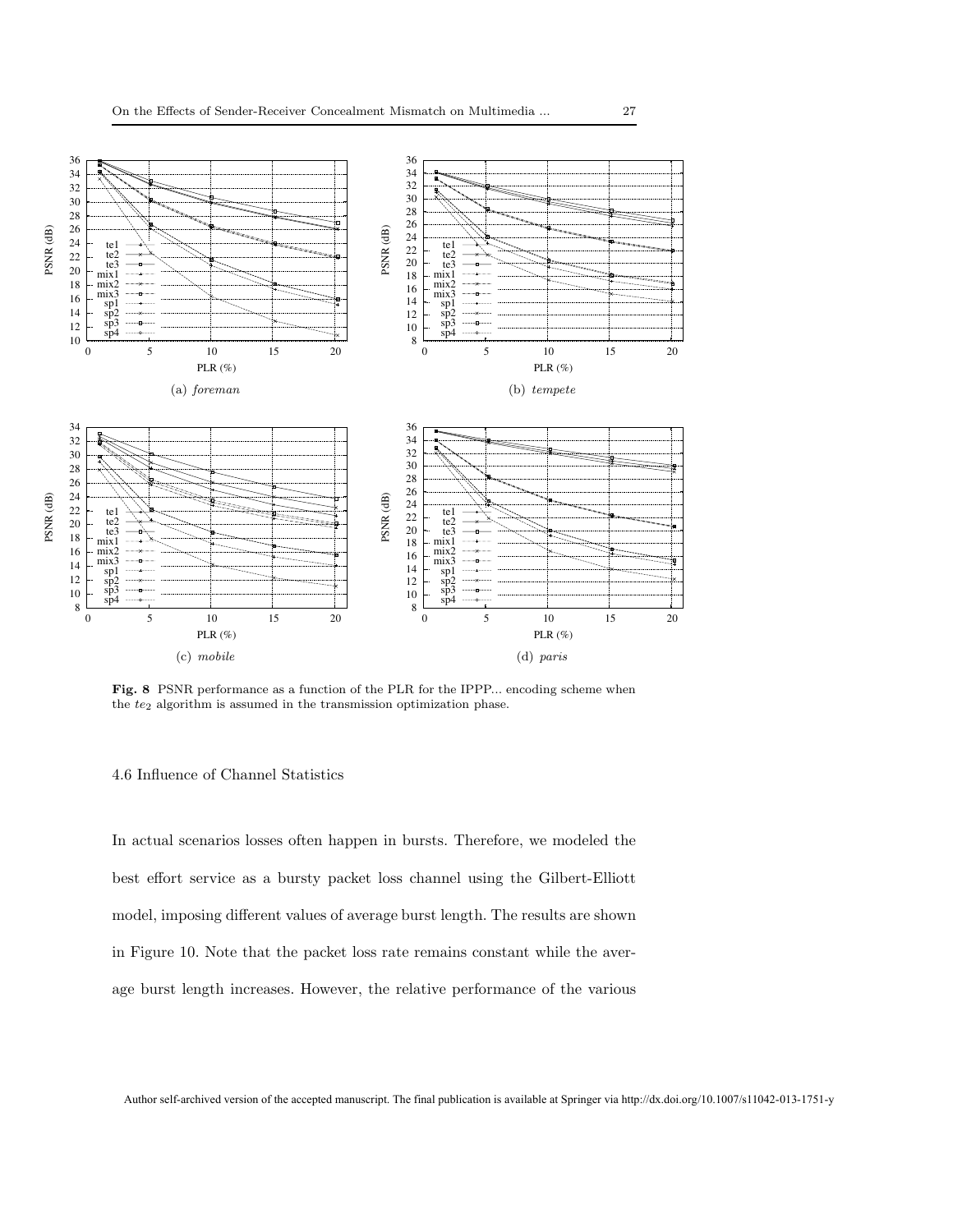

Fig. 9 PSNR performance as a function of the bandwidth constraint on the premium traffic for the mobile, tempete and paris sequences (from left to right) when the  $te_2$  algorithm is assumed in the transmission optimization phase (10% PLR).

concealment techniques is consistent also when the average burst length is varied, thus showing that the conclusions can be confidently applied to actual

communication scenarios.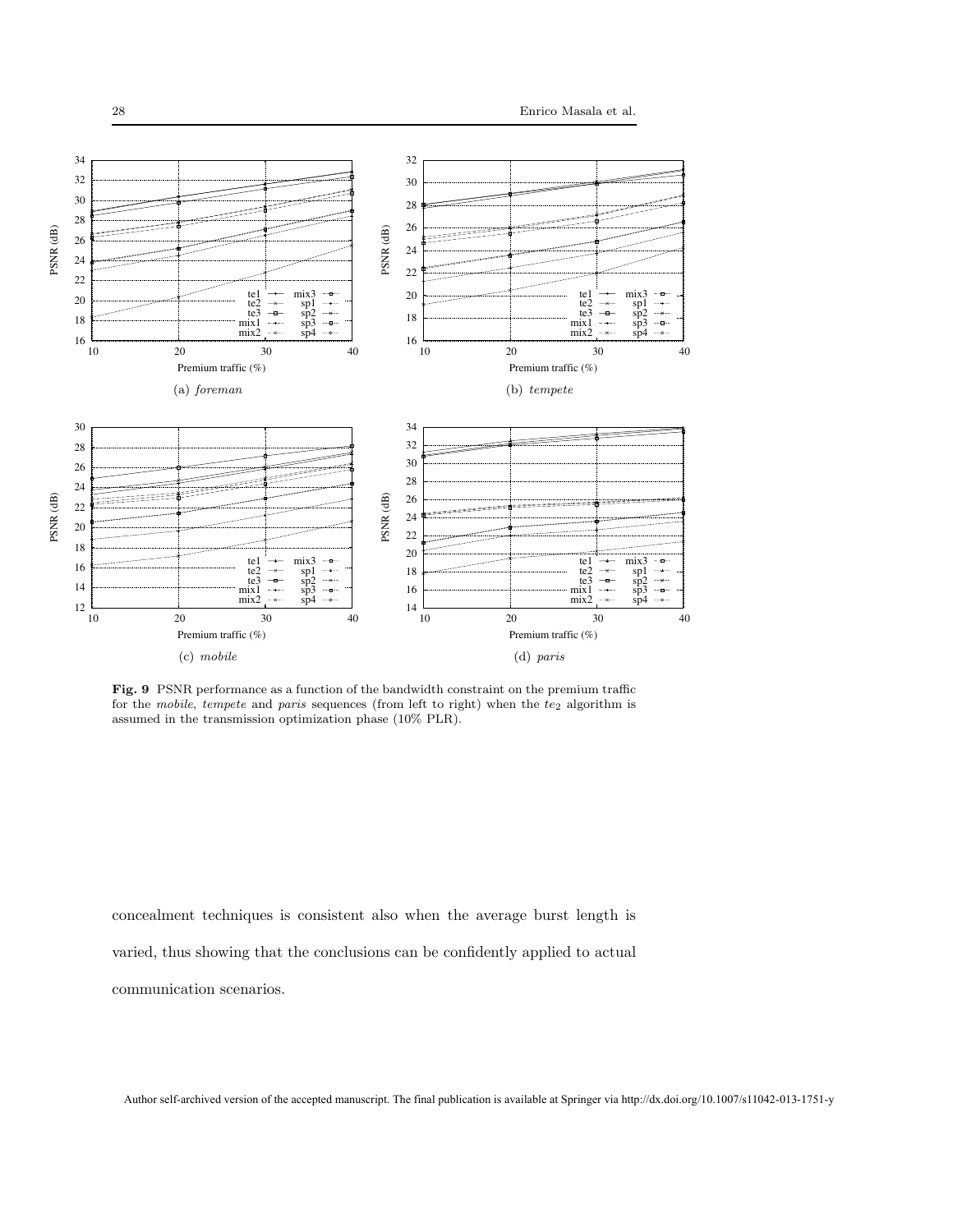

Fig. 10 PSNR performance as a function of the average burst length when the  $te_2$  algorithm is assumed in the transmission optimization phase (10% PLR).

#### 5 Conclusion

This work investigated the impact of assuming a concealment algorithm different from the one that is actually used by the decoder and the consequences on the performance of a rate-distortion optimized video communication. We considered ten concealment techniques, representing a wide variety of algorithms present in literature, equally subdivided into three widely used concealment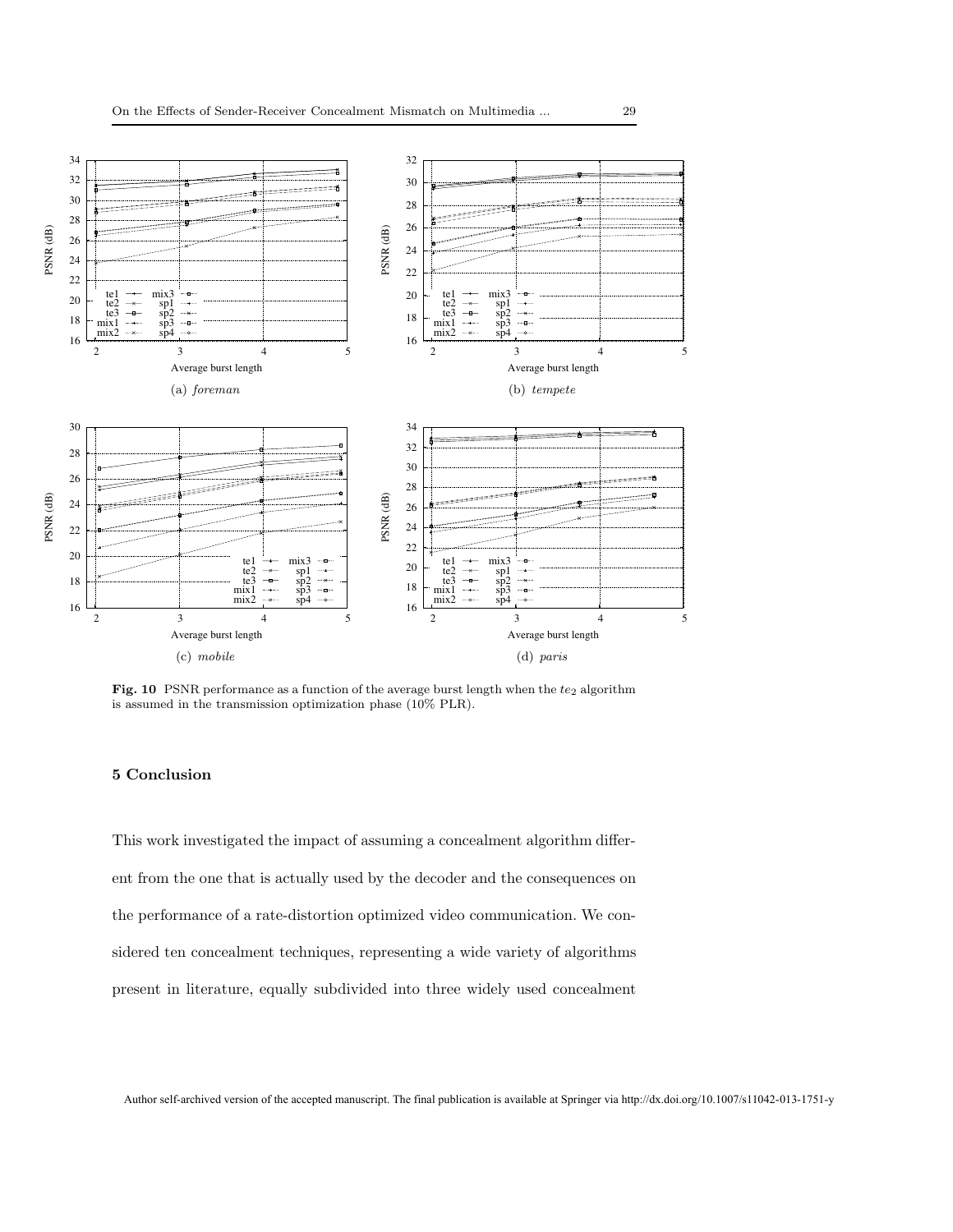families: spatial, temporal and mixed concealment algorithms. We showed that concealment techniques present a substantially similar performance if they belong to the same family, whereas large differences can be seen otherwise. Then, this work investigated the effect of an incorrect assumption, during the transmission optimization phase, about the concealment technique employed at the decoder. Rate-distortion optimized transmission simulations of H.264/AVC compressed video sequences over a two-class differentiated services network have been performed testing all concealment combinations. In our test scenario we found that transmission policy variations are limited if the considered algorithms belong to the same family (on average, policy changes for 7.4% of the packets) while they are much more pronounced otherwise (25.3%). Moreover, the performance strongly depends on the family to which the concealment techniques belong, rather than the algorithms themselves assumed at the transmitter and actually employed at the decoder. If the assumed concealment algorithm at the transmitter and receiver side belong to the same family the negative impact is limited. The best performance is of course achieved when the assumption matches the actual algorithm used at the decoder, however the performance decrease caused by a generic incorrect assumption in the transmission optimization phase is strongly mitigated by employing a highperformance concealment algorithm at the decoder. The common case of the temporal concealment assumption usually maximizes the performance, with gaps up to 5 dB for particular sequences, compared to the other concealment techniques. To further extend the applicability of the conclusions to actual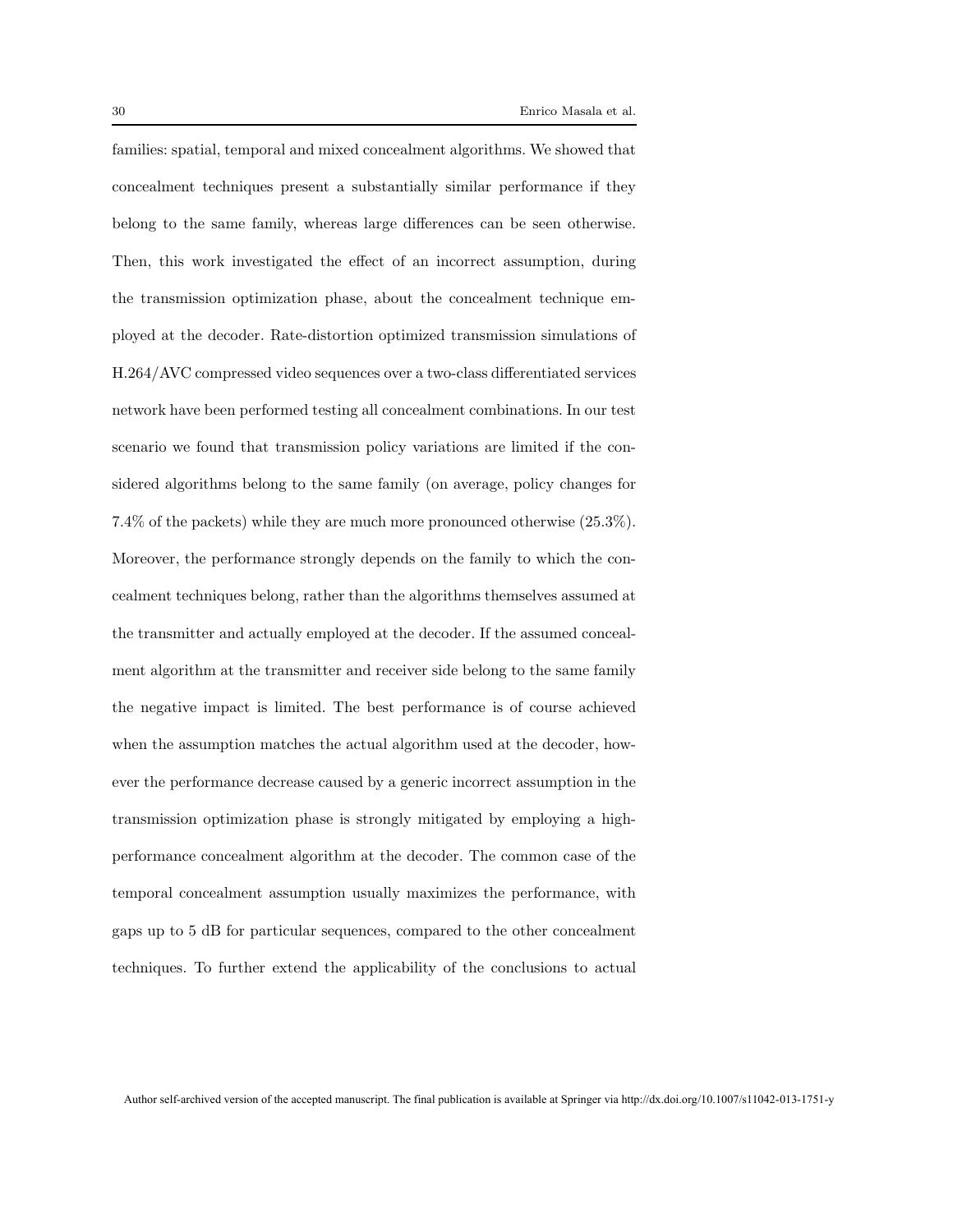scenarios, extensive simulations tested the communication performance with different coding and transmission parameters, e.g., packet loss rate and average burst length, amount of high-priority traffic and video encoding pattern. The consistency of the results across the various settings show that the conclusions can be confidently applied to actual communication scenarios.

#### References

- 1. Baldi, M., De Martin, J., Masala, E., Vesco, A.: Quality-oriented video transmission with pipeline forwarding. IEEE Transactions on Broadcasting 54(3), 542–556 (2008)
- 2. Blake, S., Black, D., Carlson, M., Davies, E., Wang, Z., Weiss, W.: An architecture for differentiated services. RFC 2475 (1998)
- 3. Bucciol, P., Masala, E., Filippi, E., De Martin, J.: Cross-layer perceptual ARQ for video communications over 802.11e wireless networks. Advances in Multimedia (2007, Article ID 13969)
- 4. Chakareski, J., Apostolopoulos, J., Wee, S., Tan, W., Girod, B.: Rate-distortion hint tracks for adaptive video streaming. IEEE Transactions on Circuits and Systems for Video Technology 15(10), 1257–1269 (2005)
- 5. Chen, Z., Pahalawatta, P., Tourapis, A., Wu, D.: Improved estimation of transmission distortion for error-resilient video coding. IEEE Transactions on Circuits and Systems for Video Technology  $22(4)$ , 636–647 (2012)
- 6. Chou, P., Miao, Z.: Rate-distortion optimized streaming of packetized media. IEEE Transactions on Multimedia  $8(2)$ , 390–404 (2006)
- 7. Côté, G., Shirani, S., Kossentini, F.: Optimal mode selection and synchronization for robust video communications over error-prone networks. IEEE Journal on Selected Areas in Communications 18(6), 952–965 (2000)
- 8. Cui, Z., Gan, Z., Zhan, X., Zhu, X.: Error concealment techniques for video transmission over error-prone channels: A survey. Journal of Computational Information Systems 8(21), 8807–8818 (2012)
- 9. De Vito, F., De Martin, J.: On the effects of encoder-decoder concealment mismatch on video distortion estimation. In: Proceeding of European Signal Processing Conference (EUSIPCO), pp. 1588–1591. Antalya, Turkey (2005)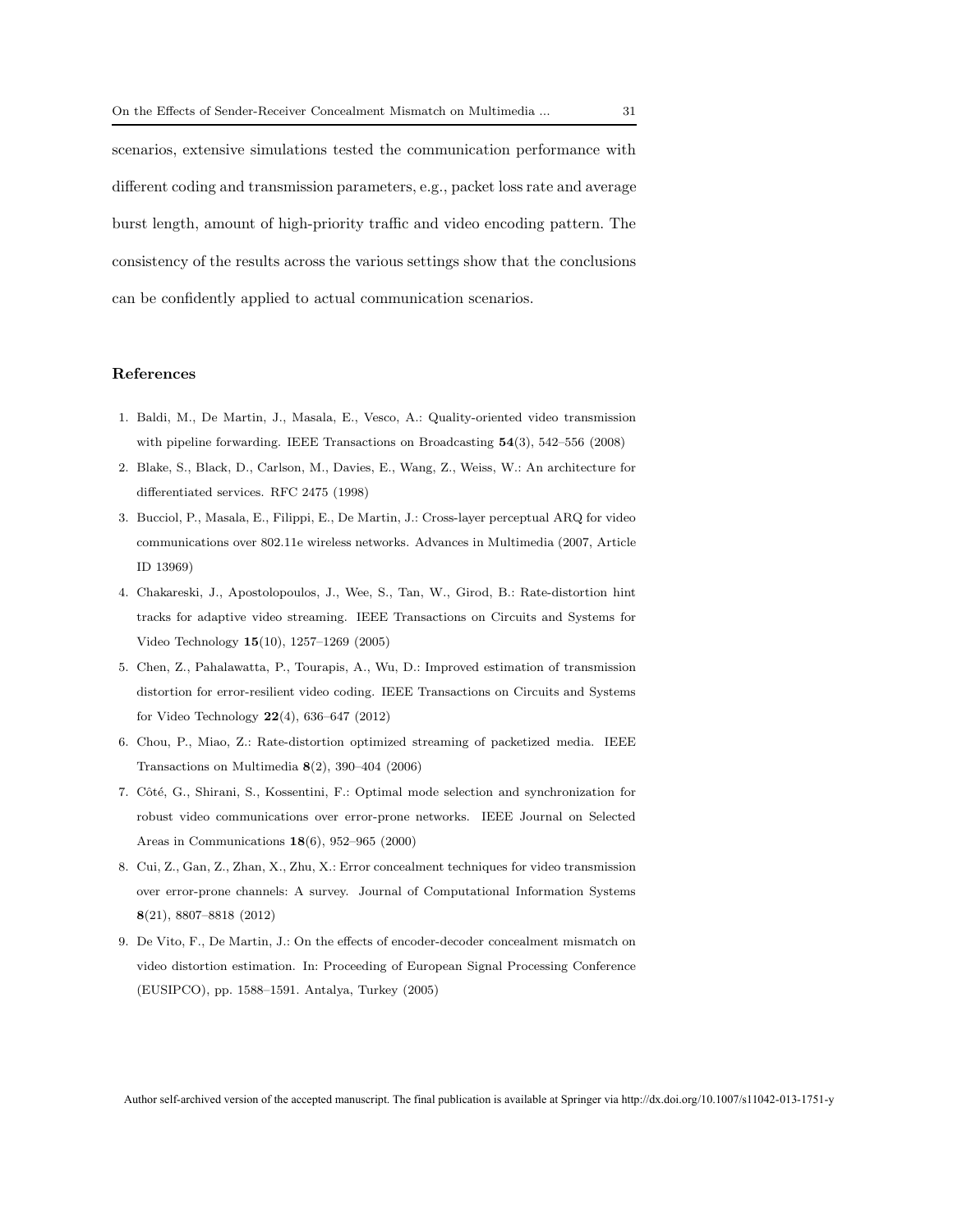- 10. Demirtas, A., Reibman, A., Jafarkhani, H.: Performance of H.264 with isolated bit error: Packet decode or discard? In: Proc. IEEE Intl. Conf. on Image Processing (ICIP), pp. 949–952. Brussels, Belgium (2011)
- 11. Gao, S.: Boundary matching based spatial interpolation for consecutive block loss concealment. In: Proc. IEEE International Symposium on Multimedia (ISM), pp. 128–132. Irvine, CA (2012)
- 12. Hand, J., Melkote, V., Rose, K.: A spectral approach to recursive end-to-end distortion estimation for sub-pixel motion-compensated video coding. In: Proc. IEEE Intl. Conf. on Acoustics, Speech and Signal Processing (ICASSP), pp. 825–828. Prague, Czech Republic (2011)
- 13. Hand, J., Melkote, V., Rose, K.: A unified estimation-theoretic framework for errorresilient scalable video coding. In: Proc. IEEE Intl. Conf. on Multimedia & Expo (ICME), pp. 67–72. Melbourne, Australia (2012)
- 14. ITU-T & ISO/IEC: Advanced video coding for generic audiovisual services. Std. H.264 & 14496-10 (2005)
- 15. Joint Video Team (JVT) of ISO/IEC MPEG & ITU-T VCEG: Joint Model Number 8.2 (JM-8.2). URL: http://iphome.hhi.de/suehring/tml/download (2011)
- 16. Koloda, J., Østergaard, J., Jensen, S., S´anchez, V., Peinado, A.: Sequential error concealment for video/images by sparse linear prediction. IEEE Transactions on Multimedia 15(4), 957–969 (2013)
- 17. Maani, E., Katsaggelos, A.: Unequal error protection for robust streaming of scalable video over packet lossy networks. IEEE Transactions on Circuits and Systems for Video Technology 20(3), 407–416 (2010)
- 18. Masala, E., De Martin, J.: Analysis-by-synthesis distortion computation for ratedistortion optimized multimedia streaming. In: Proc. IEEE Int. Conf. on Multimedia & Expo, vol. 3, pp. 345–348. Baltimore, MD (2003)
- 19. Masala, E., Vesco, A., Baldi, M., De Martin, J.: Optimized H.264 video encoding and packetization for video transmission over pipeline forwarding networks. IEEE Transactions on Multimedia 11(5), 972–985 (2009)
- 20. Midya, A., Sengupta, S.: Hybrid temporal/spatial error concealment strategy robust to scene transitions. In: Proc. IEEE Pacific RIM Conference on Communications, Computers, and Signal Processing, pp. 416–421. Victoria, Canada (2011)
- 21. Purandare, R., Kshirsagar, S., Koli, S., Gohokar, V.: Impact of bit error on video transmission over wireless networks and error resiliency. In: Proc. Intl. Conf. on Image Information Processing (ICIIP). Himachal Pradesh, India (2011)